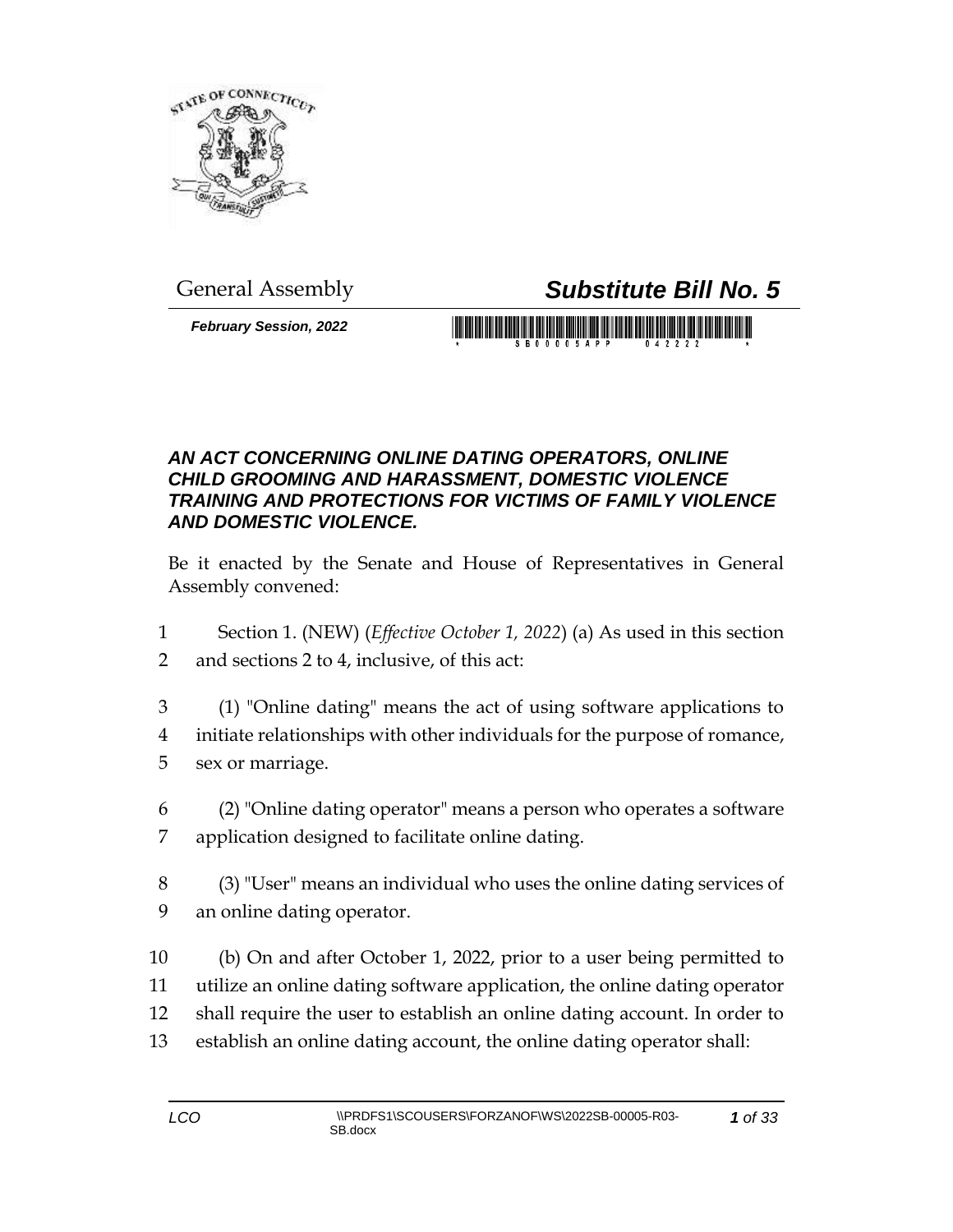(1) Create an electronic user file, which file shall minimally include: (A) The user's legal name; (B) The user's date of birth; (C) The entire or last four digits of the user's Social Security number or an equivalent identification number for a foreign user, such as the user's passport number or taxpayer identification number; (D) The user's address; (E) The user's electronic mail address; (F) The user's telephone number; (G) Any other information collected from the user used to verify the user's identity; (H) The method used to verify the user's identity; and (I) The date of verification. (2) Encrypt all confidential information contained in an electronic user file; (3) Verify the user's identity in accordance with section 2 of this act or through an alternative methodology for remote multi-sourced authentication, which may include third-party and governmental databases, that may be approved by the Department of Consumer Protection; and (4) Record the user's certification that the information provided to the online dating operator by the user is accurate. (c) Each online dating account shall be (1) nontransferable, and (2) unique to the user who establishes the account. (d) Online dating operators shall maintain electronic user files for two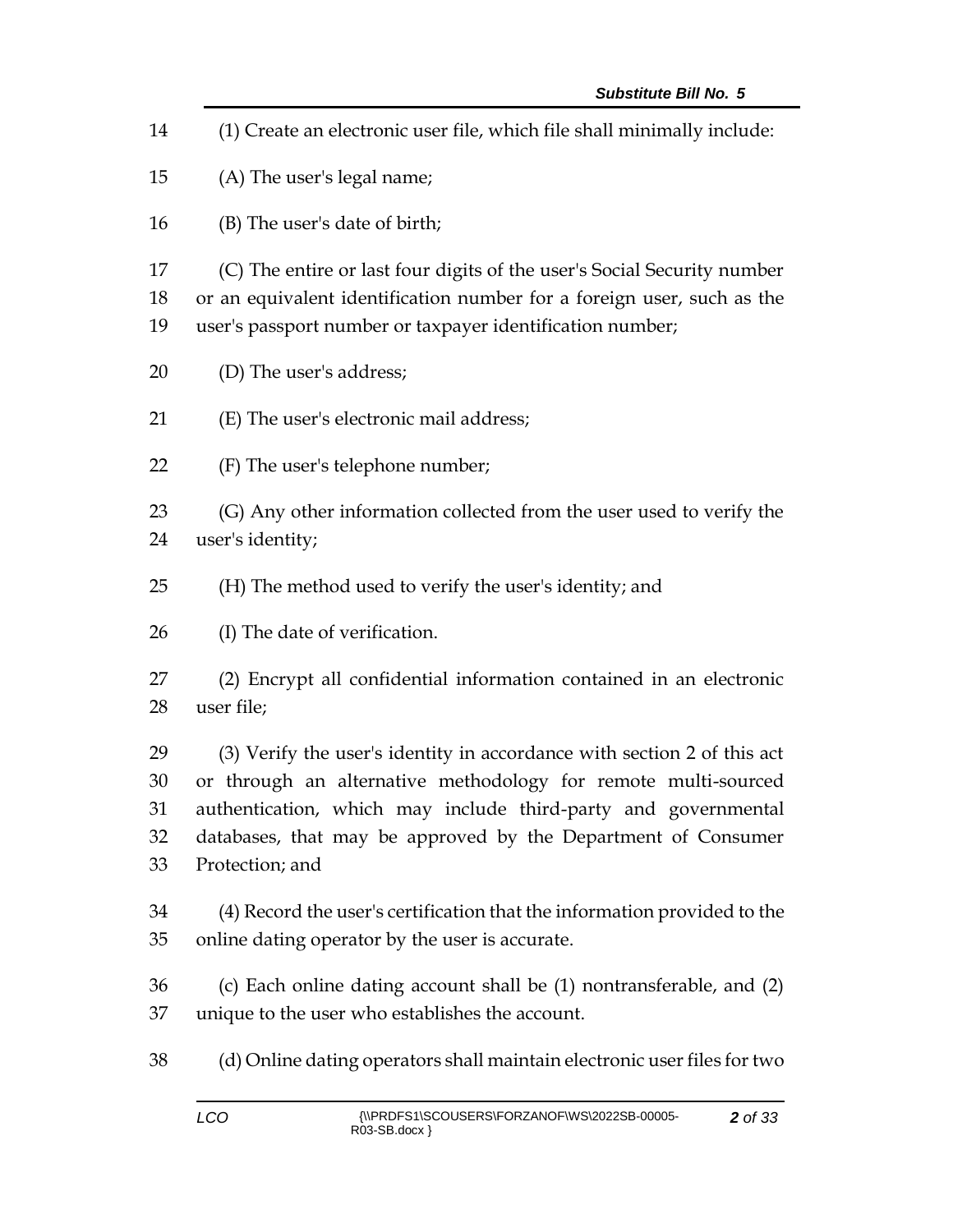years after the date of termination of an online dating account and shall destroy all copies of the electronic user file after such two-year period expires.

 Sec. 2. (NEW) (*Effective October 1, 2022*) (a) On and after October 1, 2022, prior to an individual being allowed to open an online dating account, an online dating operator shall conduct a comprehensive identity check of such individual. An online dating operator may contract with a third party for identity verification of any individual seeking to open an online dating account.

 (b) The comprehensive identity check shall minimally include an identity search of the individual's name, date of birth, address and last four digits of the individual's Social Security number or an equivalent identification number for a foreign user. Prior to establishing the online dating account, an online dating operator shall utilize identity authentication questions that require an individual who seeks to use the online dating service to provide information known only to the individual, such as previous addresses or credit transactions, unless an alternate method of authentication of equal or greater security and effectiveness is approved, in writing, by the Department of Consumer Protection.

 Sec. 3. (NEW) (*Effective October 1, 2022*) On and after October 1, 2022, online dating operators shall develop their online dating services to maintain the security and confidentiality of participation and all information in an electronic user file, except such information shall be disclosed in response to a lawful subpoena, summons, warrant or court order.

 Sec. 4. (NEW) (*Effective October 1, 2022*) (a) The Department of Consumer Protection may issue fines of not more than twenty-five thousand dollars per violation, accept an offer in compromise, or take other actions permitted by the general statutes or the regulations of Connecticut state agencies if an online dating operator fails to collect, keep confidential or disclose information in accordance with the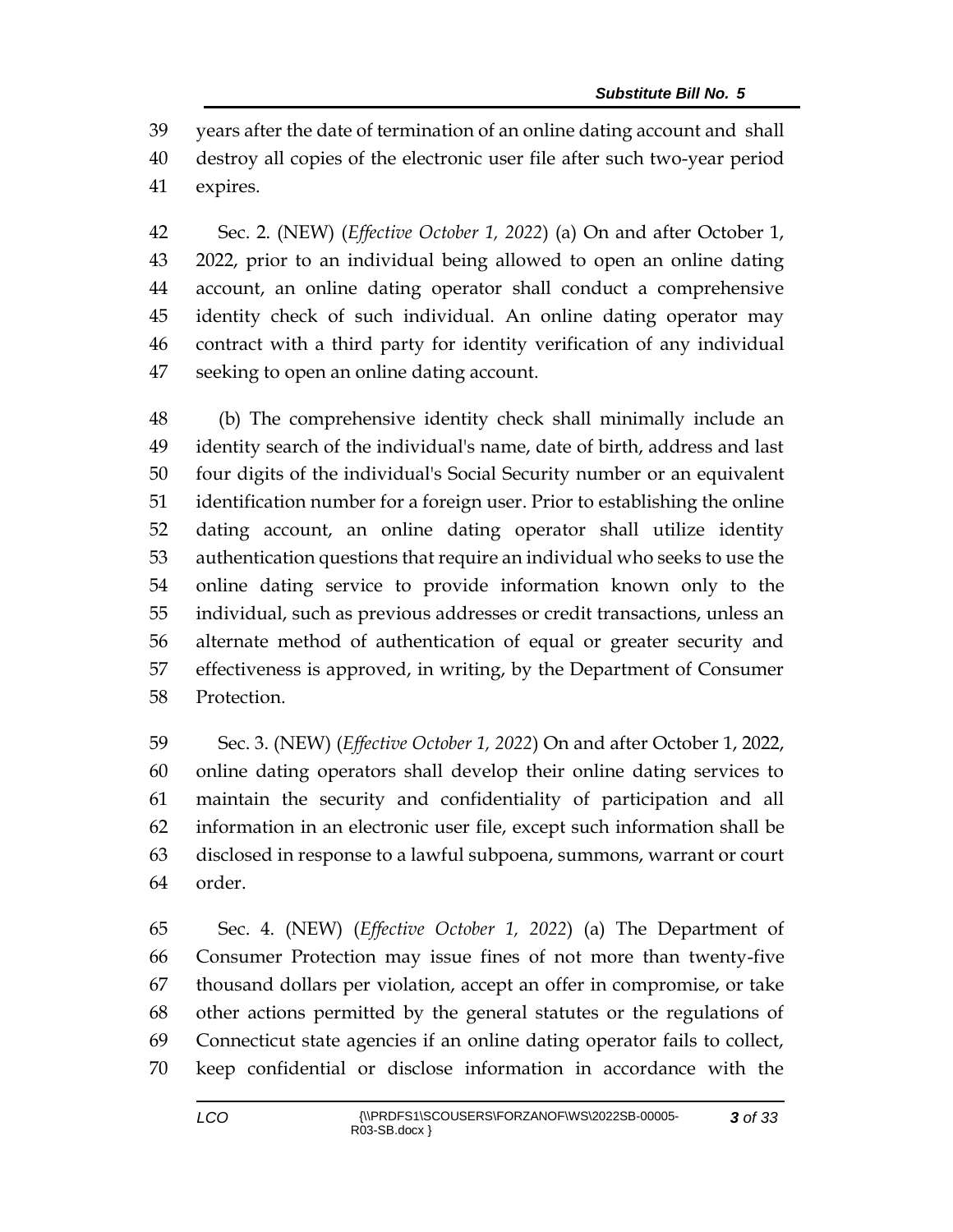provisions of sections 1 to 3, inclusive, of this act.

 (b) The Commissioner of Consumer Protection, or the commissioner's designee, may conduct investigations and hold hearings on any matter under the provisions of this section and sections 1 to 3, inclusive, of this act. The commissioner, or the commissioner's designee, may issue subpoenas, administer oaths, compel testimony and order the production of books, records and documents. If any person refuses to appear, to testify or to produce any book, record or document when so ordered, upon application of the commissioner or the commissioner's designee, a judge of the Superior Court may make such order as may be appropriate to aid in the enforcement of this section.

 (c) The Attorney General, at the request of the commissioner or the commissioner's designee, may apply in the name of the state to the Superior Court for an order temporarily or permanently restraining and enjoining any person from violating any provision of this section and sections 1 to 3, inclusive, of this act.

 Sec. 5. (*Effective from passage*) (a) There is established a working group to examine and develop recommendations regarding potential legislation to criminalize child grooming, including acts to persuade, coerce, induce or entice a minor for the purposes of: (1) Sexually exploiting the minor; (2) the creation of child pornography; (3) engaging the minor in prostitution; or (4) trafficking the minor.

 (b) The working group shall be comprised of: (1) An individual appointed by the president pro tempore of the Senate, who shall serve as the chairperson of the working group, (2) an individual appointed by the speaker of the House of Representatives, (3) an individual appointed by the minority leader of the Senate, (4) an individual appointed by the minority leader of the House of Representatives, (5) an individual appointed by the Senate chairperson of the joint standing committee of the General Assembly having cognizance of matters relating to the judiciary, (6) an individual appointed by the House chairperson of the joint standing committee of the General Assembly having cognizance of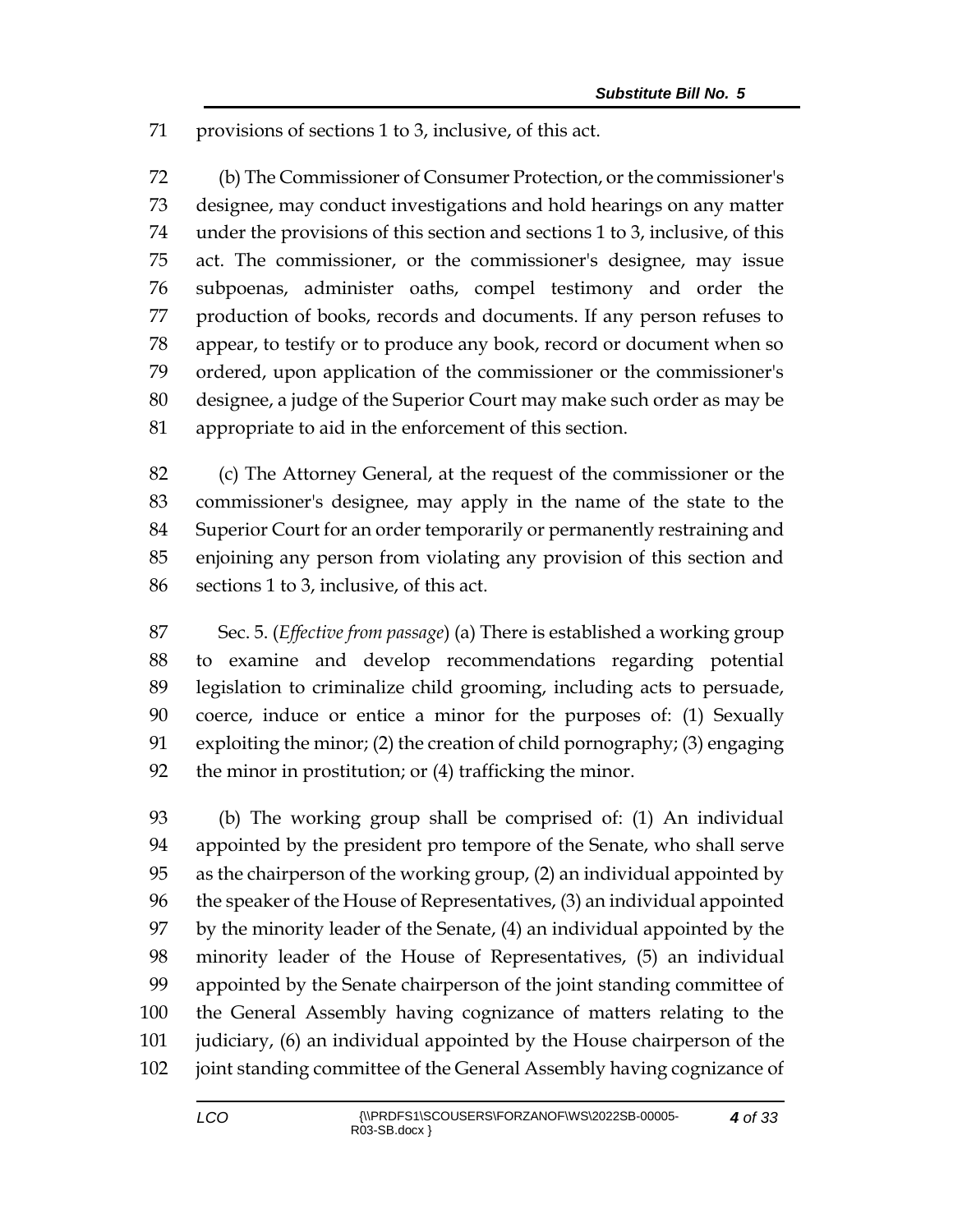matters relating to the judiciary, (7) an individual appointed by the Senate ranking member of the joint standing committee of the General Assembly having cognizance of matters relating to the judiciary, (8) an individual appointed by the House ranking member of the joint standing committee of the General Assembly having cognizance of matters relating to the judiciary, (9) the Chief Public Defender, or the Chief Public Defender's designee, and (10) the Chief State's Attorney, or the Chief State's Attorney's designee. Any member of the working group appointed under subdivisions (1) to (8), inclusive, of this subsection may be a member of the General Assembly.

 (c) All appointments to the working group shall be made not later than sixty days after the effective date of this section. The appointing authority shall provide a copy of such appointment to the administrator of the joint standing committee of the General Assembly having cognizance of matters relating to the judiciary not later than seven days after the date of the appointment.

 (d) The chairperson of the working group shall schedule the first meeting of the working group, which shall be held not later than ninety days after the effective date of this section.

 (e) On or before December 31, 2022, the working group shall report its recommendations, in accordance with the provisions of section 11-4a of the general statutes, to the joint standing committee of the General Assembly having cognizance of matters relating to the judiciary. The working group shall terminate on the date that it submits such report or December 31, 2022, whichever is later.

Sec. 6. (NEW) (*Effective July 1, 2022*) (a) As used in this section:

 (1) "Eligible entity" means any of the following located in this state: 130 (A) A local or regional school district,  $(B)$  a historical society,  $(C)$  a tax- exempt entity registered with the office of the Secretary of the State, (D) a government agency, (E) a constituent unit of the state system of higher education, (F) a public library, or (G) any other entity operating under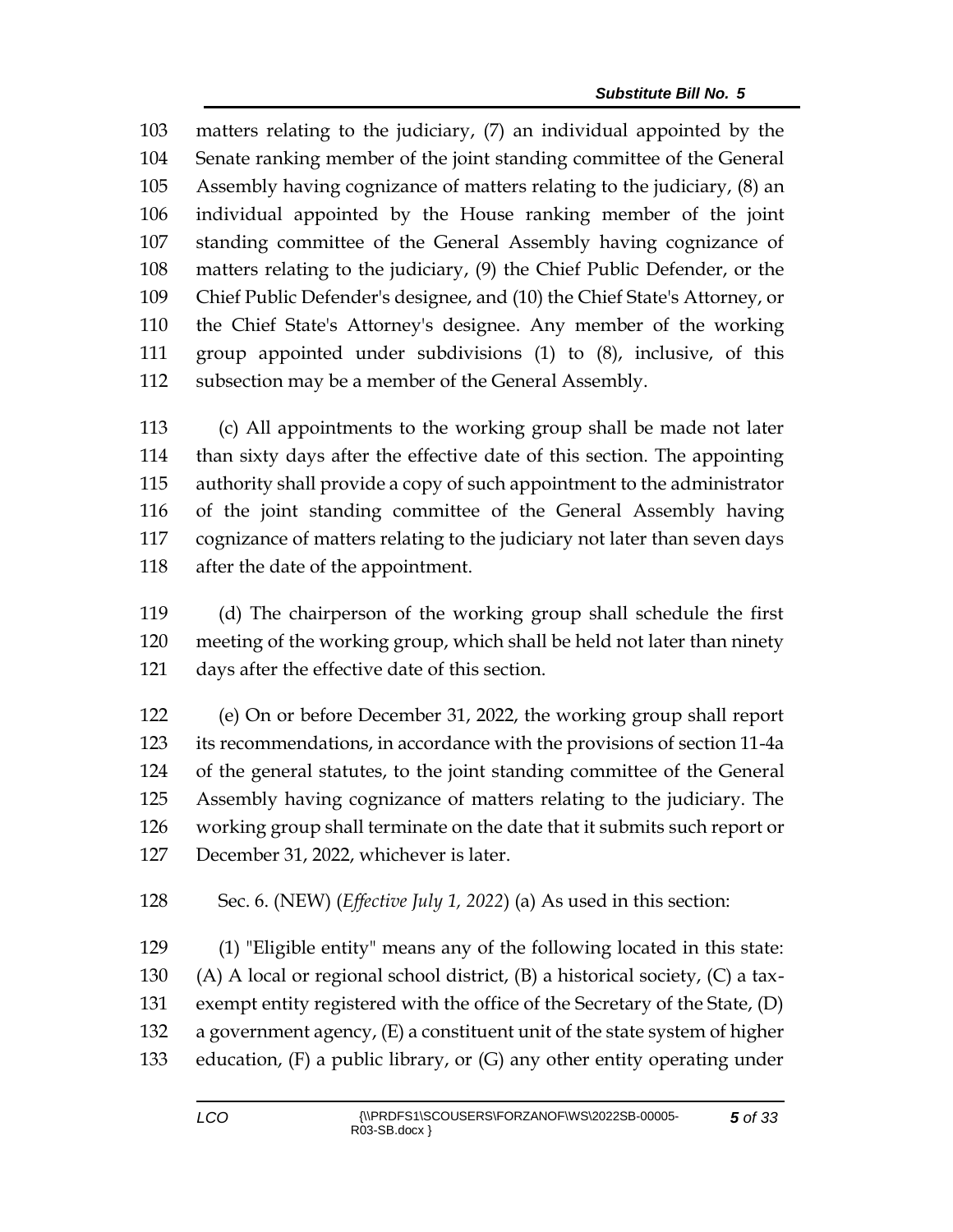## another entity described in this subdivision; and

 (2) "Online abuse" means the following acts, when conducted using any interactive computer service: (A) Speech or conduct motivated by hatred, prejudice or bigotry towards a person or group based on the person's actual or perceived religion, national origin, alienage, color, race, sex, gender identity or expression, sexual orientation or disability, 140 (B) harassment,  $(C)$  stalking,  $(D)$  swatting,  $(E)$  doxing, or  $(F)$  an assault.

 (b) There is established a grant program to provide educational and training opportunities with the goal of preventing online abuse and informing individuals about identifying, reporting, responding to and avoiding online abuse. The grant program shall be administered by the Department of Emergency Services and Public Protection, in consultation with the State-Wide Hate Crimes Advisory Council, established under section 51-279f of the general statutes.

 (c) Not later than three months after receiving funds from the state for any fiscal year, the administrator of the grant program shall issue a request for proposals from any eligible entity. Each response to the request for proposals shall: Specify the types of online abuse that the entity proposes to address in accordance with the purposes of the program under subsection (b) of this section; the methods used to achieve the goals of the program; other specific goals of the eligible entity; the target audience of the training and information that the entity would provide; whether the eligible entity is replicating a program found to have a high likelihood of success as determined by a cost- benefit analysis appearing in a peer reviewed academic journal; and the amount, if any, of matching funds the eligible entity will contribute.

 (d) The department may award grants for any programming or service that prevents online abuse or furthers the other goals of the program under subsection (b) of this section, including training teachers or professionals within schools, archiving, public murals, curriculum development and marketing. Eligible entities may use the funds awarded under this subsection collectively, including regionally,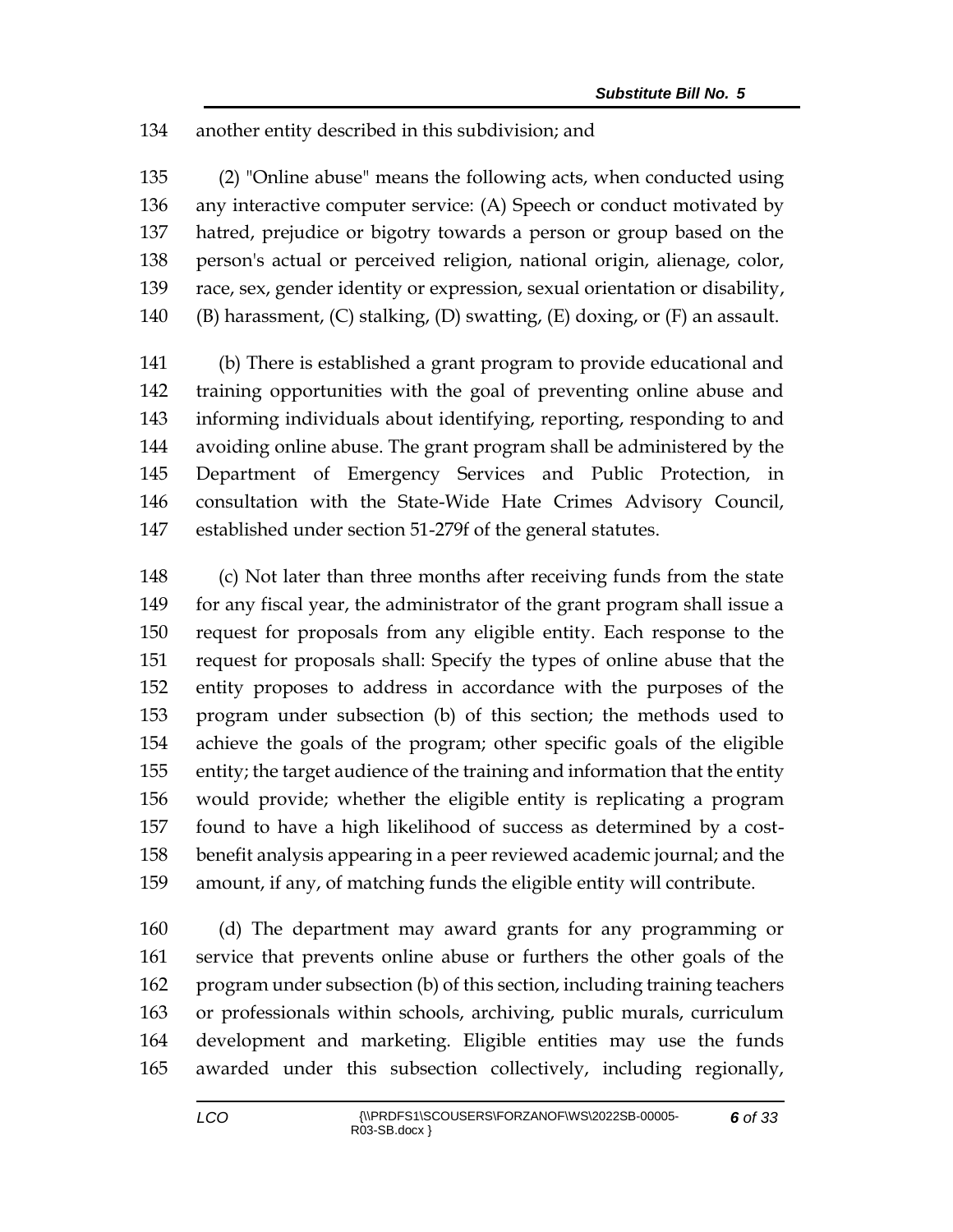through coordinated efforts and conferences that achieve the goals of the program.

 (e) The department may only award a grant to an eligible entity in an amount not to exceed thirty thousand dollars during any fiscal year.

 Sec. 7. Subdivision (10) of section 46a-51 of the 2022 supplement to the general statutes is repealed and the following is substituted in lieu thereof (*Effective October 1, 2022*):

 (10) "Employer" includes the state and all political subdivisions thereof and means any person or employer with **[**three**]** one or more 175 persons in such person's or employer's employ;

 Sec. 8. Section 46a-54 of the 2022 supplement to the general statutes is repealed and the following is substituted in lieu thereof (*Effective October 1, 2022*):

The commission shall have the following powers and duties:

 (1) To establish and maintain such offices as the commission may deem necessary;

 (2) To organize the commission into a division of affirmative action monitoring and contract compliance, a division of discriminatory practice complaints and such other divisions, bureaus or units as may be necessary for the efficient conduct of business of the commission;

 (3) To employ legal staff and commission legal counsel as necessary to perform the duties and responsibilities under section 46a-55. One commission legal counsel shall serve as supervising attorney. Each commission legal counsel shall be admitted to practice law in this state;

 (4) To appoint such investigators and other employees and agents as it deems necessary, fix their compensation within the limitations provided by law and prescribe their duties;

(5) To adopt, publish, amend and rescind regulations consistent with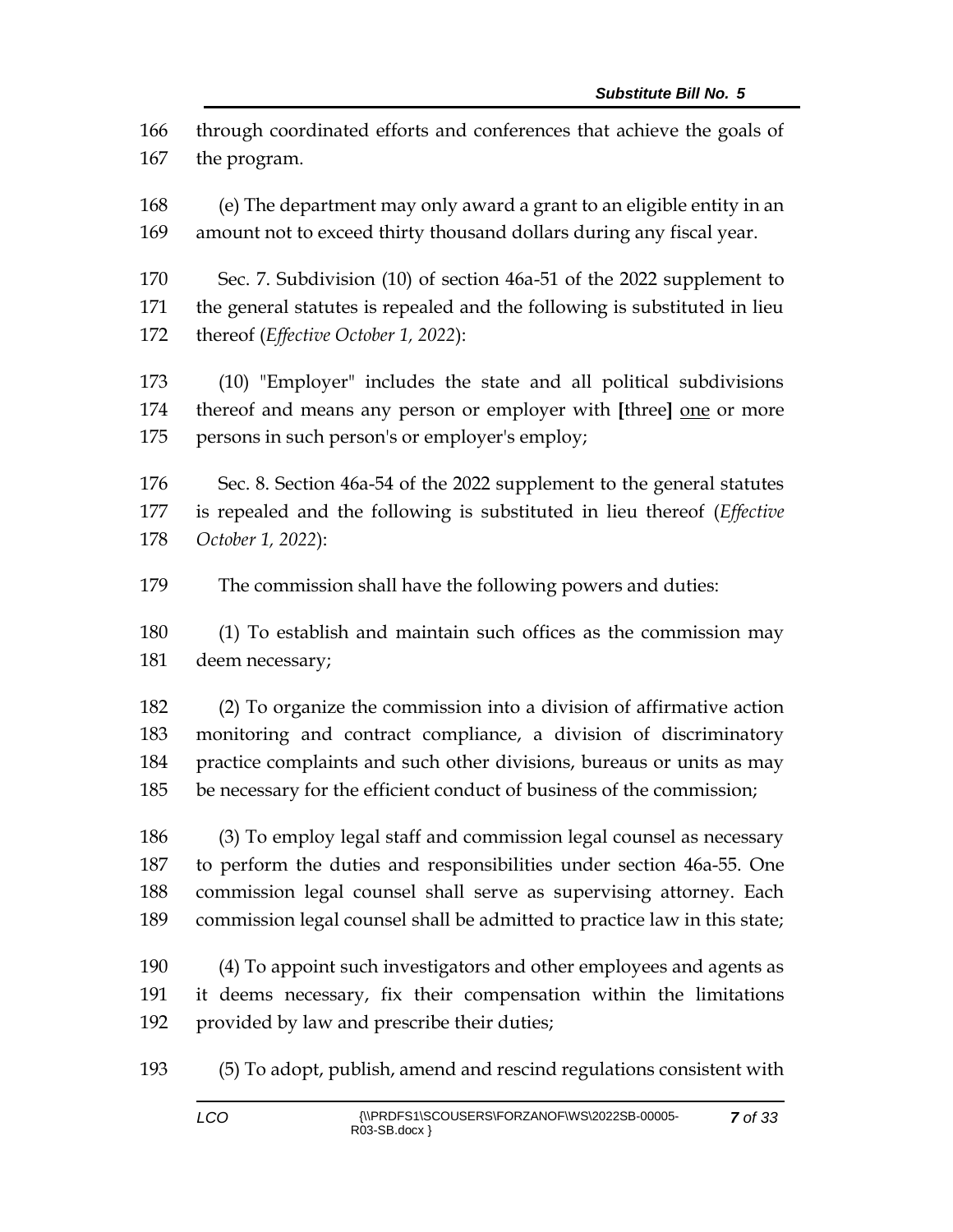and to effectuate the provisions of this chapter;

 (6) To establish rules of practice to govern, expedite and effectuate the procedures set forth in this chapter;

 (7) To recommend policies and make recommendations to agencies and officers of the state and local subdivisions of government to effectuate the policies of this chapter;

 (8) To receive, initiate as provided in section 46a-82, investigate and mediate discriminatory practice complaints;

 (9) By itself or with or by hearing officers or human rights referees, to hold hearings, subpoena witnesses and compel their attendance, administer oaths, take the testimony of any person under oath and require the production for examination of any books and papers relating to any matter under investigation or in question;

 (10) To make rules as to the procedure for the issuance of subpoenas by individual commissioners, hearing officers and human rights referees;

 (11) To require written answers to interrogatories under oath relating to any complaint under investigation pursuant to this chapter alleging any discriminatory practice as defined in subdivision (8) of section 46a- 51, and to adopt regulations, in accordance with the provisions of chapter 54, for the procedure for the issuance of interrogatories and compliance with interrogatory requests;

 (12) To utilize such voluntary and uncompensated services of private individuals, agencies and organizations as may from time to time be offered and needed and with the cooperation of such agencies, (A) to study the problems of discrimination in all or specific fields of human relationships, and (B) to foster through education and community effort or otherwise good will among the groups and elements of the population of the state;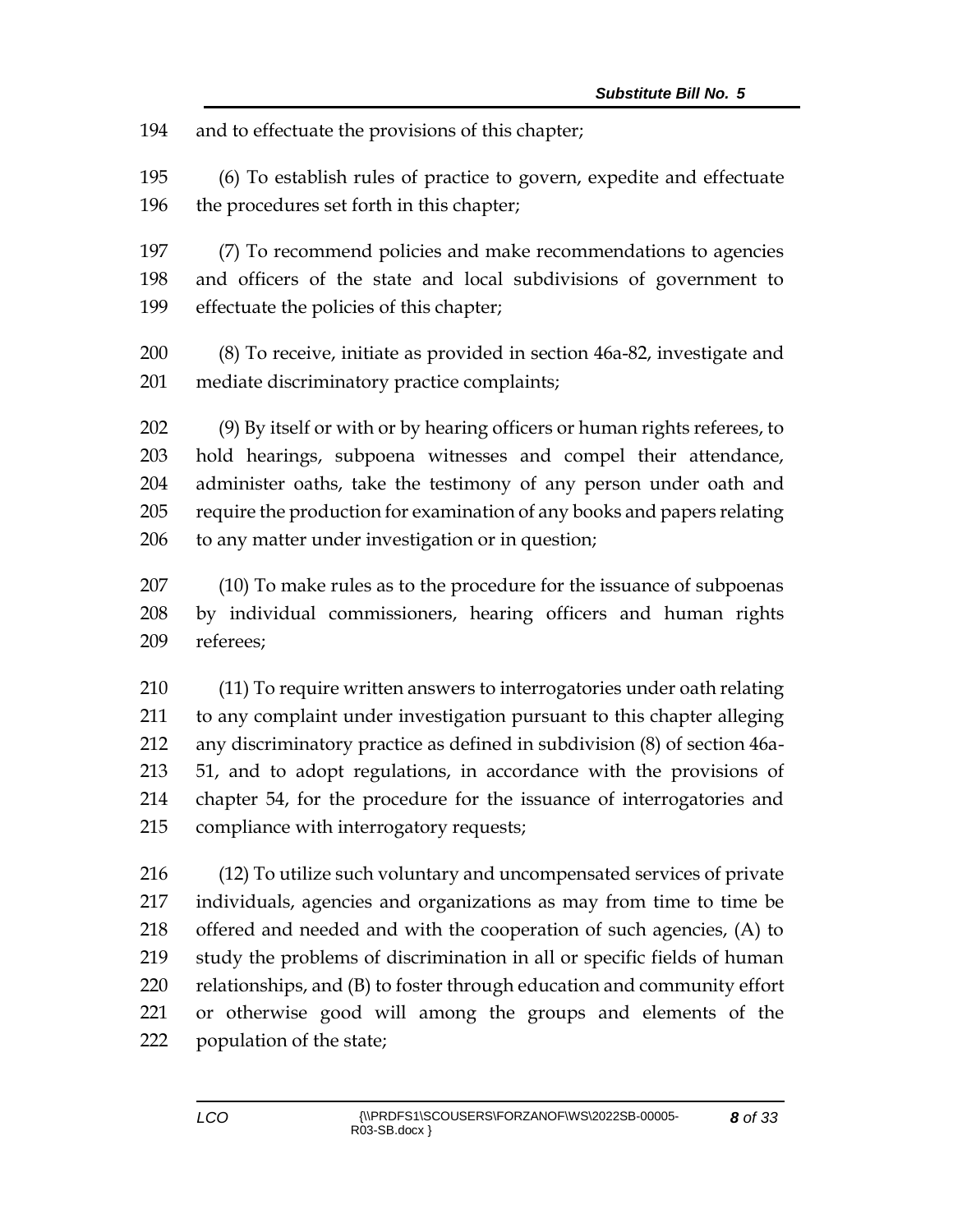(13) To require the posting by an employer, employment agency or labor organization of such notices regarding statutory provisions as the commission shall provide;

226 (14) To require the posting, by any respondent or other person subject 227 to the requirements of section 46a-64, as amended by this act, 46a-64c, 228 as amended by this act, 46a-81d or 46a-81e, of such notices of statutory provisions as it deems desirable;

 (15) To require an employer having three or more employees to (A) post in a prominent and accessible location information concerning the illegality of sexual harassment and remedies available to victims of sexual harassment; **[**,**]** (B) provide, not later than three months after the employee's start date with the employer, a copy of the information concerning the illegality of sexual harassment and remedies available to victims of sexual harassment to each employee by electronic mail with a subject line that includes the words "Sexual Harassment Policy" or words of similar import, if (i) the employer has provided an electronic mail account to the employee, or (ii) the employee has provided the employer with an electronic mail address, provided if an employer has not provided an electronic mail account to the employee, the employer shall post the information concerning the illegality of sexual harassment and remedies available to victims of sexual harassment on the employer's Internet web site, if the employer maintains such an Internet web site. An employer may comply with the requirements of this subparagraph, by providing an employee with the link to the commission's Internet web site concerning the illegality of sexual harassment and the remedies available to victims of sexual harassment by electronic mail, text message or in writing; and (C) provide two hours of training and education to employees within one year of October 1, 2019, provided any employer who has provided such training and education to any such employees after October 1, 2018, shall not be required to provide such training and education a second time. An employer having (i) three or more employees, shall provide such training and education to an employee hired on or after October 1, 2019,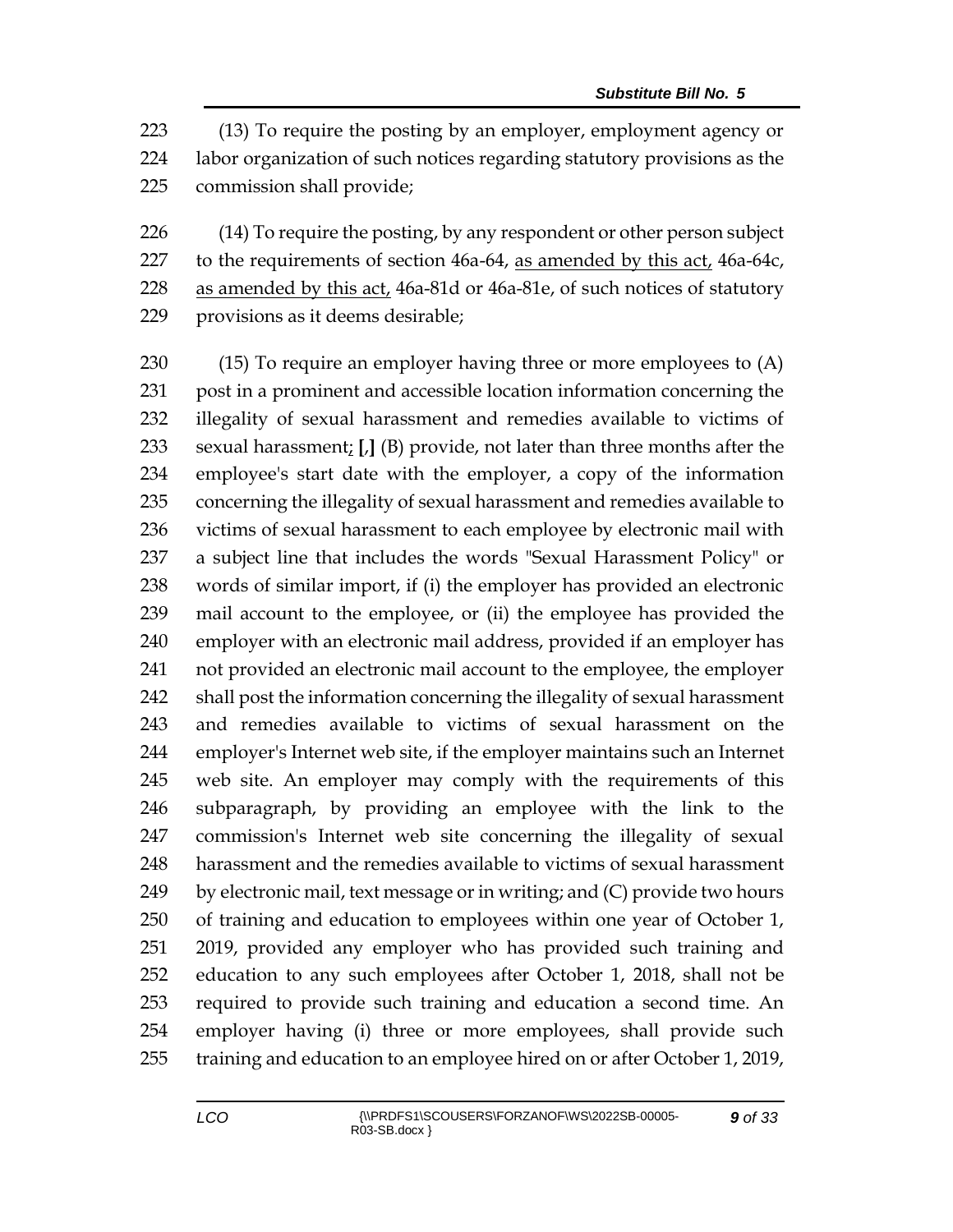not later than six months after the date of his or her hire, provided the commission has developed and made available such training and education materials in accordance with the provisions of subdivision (8) of subsection (a) of section 46a-56, as amended by this act; or (ii) less than three employees shall provide such training and education to all supervisory employees within one year of October 1, 2019, and to all new supervisory employees within six months of their assumption of a supervisory position, provided any employer who has provided such 264 training and education to any such supervisory employees after October 1, 2018, shall not be required to provide such training and education a second time. Any supervisory employee hired on or after October 1, 2019, by an employer having less than three employees, shall receive such training and education not later than six months after the date of his or her hire, provided the commission has developed and made available such training and education materials in accordance with the provisions of subdivision (8) of subsection (a) of section 46a-56, as amended by this act. Such training and education shall include information concerning the federal and state statutory provisions concerning sexual harassment and remedies available to victims of sexual harassment. If an employee has received in-person training provided by the commission or has taken the no cost online training provided by the commission on its Internet web site in accordance with 278 the provisions of subdivision  $(8)$  of subsection  $(a)$  of section 46a-56, as amended by this act, while employed by a different employer within the two years preceding the date of hire, an employer may consider such prior training to satisfy the training requirements of this section. An employer who is required to provide training under this subdivision shall provide periodic supplemental training that updates all supervisory and nonsupervisory employees on the content of such training and education not less than every ten years. As used in this subdivision, "sexual harassment" has the same meaning as provided in subdivision (8) of subsection (b) of section 46a-60, as amended by this act, and "employer" includes the General Assembly and "employee" means any individual employed by an employer, including an individual employed by such individual's parent, spouse or child;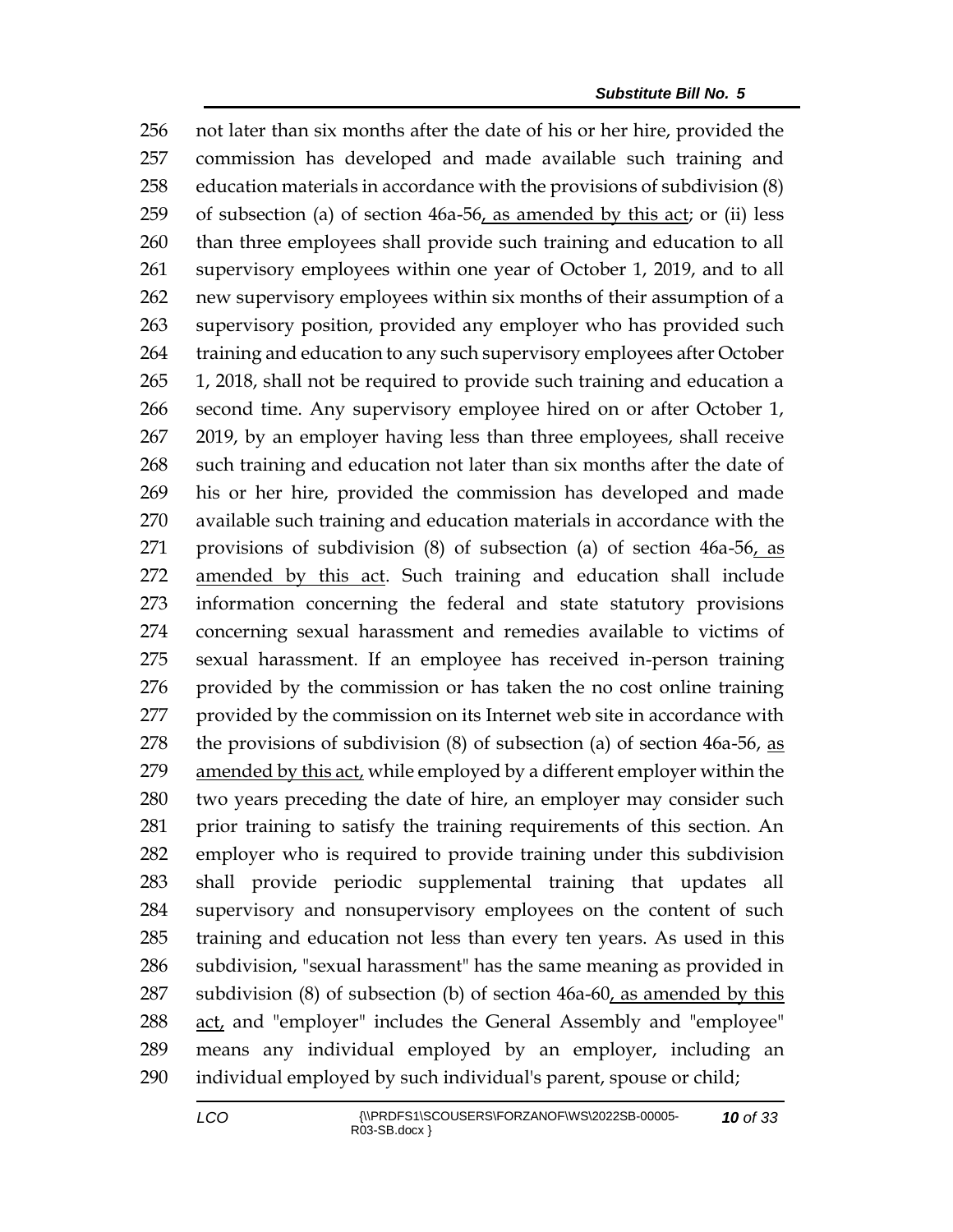(16) To require each state agency that employs one or more employees to (A) provide a minimum of three hours of diversity training and education (i) to all supervisory and nonsupervisory employees, not later than July 1, 2002, with priority for such training to supervisory employees, and (ii) to all newly hired supervisory and nonsupervisory employees, not later than six months after their assumption of a position with a state agency, with priority for such training to supervisory employees. Such training and education shall include information concerning the federal and state statutory provisions concerning discrimination and hate crimes directed at protected classes and remedies available to victims of discrimination and hate crimes, standards for working with and serving persons from diverse populations and strategies for addressing differences that may arise from diverse work environments; and (B) submit an annual report to the Commission on Human Rights and Opportunities concerning the status of the diversity training and education required under subparagraph (A) of this subdivision. The information in such annual reports shall be reviewed by the commission for the purpose of submitting an annual summary report to the General Assembly. Notwithstanding the provisions of this section, if a state agency has provided such diversity training and education to any of its employees prior to October 1, 1999, such state agency shall not be required to provide such training and education a second time to such employees. The requirements of this subdivision shall be accomplished within available appropriations. As used in this subdivision, "employee" includes any part-time employee who works more than twenty hours per week;

 (17) To require each agency to submit information demonstrating its compliance with subdivision (16) of this section as part of its affirmative action plan and to receive and investigate complaints concerning the failure of a state agency to comply with the requirements of subdivision (16) of this section; **[**and**]**

(18) To enter into contracts for and accept grants of private or federal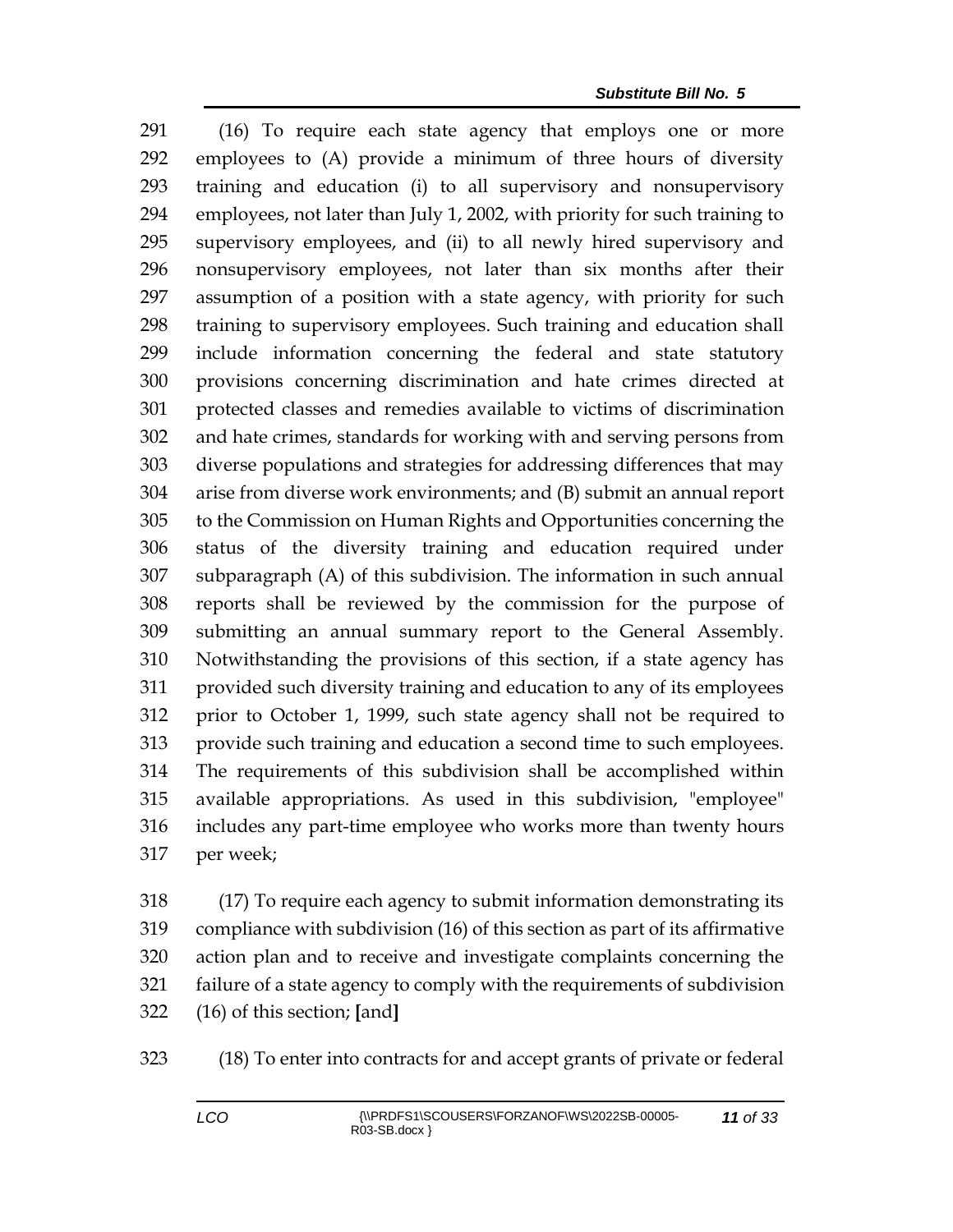funds and to accept gifts, donations or bequests, including donations of service by attorneys; **[**.**]**

 (19) To require each state agency that employs one or more employees to provide a minimum of one hour of training and education related to domestic violence and the resources available to victims of domestic violence (A) to all employees hired prior to January 1, 2023, not later than July 1, 2023, and (B) to all employees hired on or after January 1, 2023, not later than six months after their assumption of a position with a state agency. Such training and education shall include information concerning (i) domestic violence, abuser and victim behaviors; (ii) how domestic violence may impact the workplace; and (iii) the resources available to victims of domestic violence. The requirements of this subdivision shall be accomplished within available appropriations using the training and education materials made available by the commission in accordance with the provisions of subdivision (10) of subsection (a) of section 46a-56, as amended by this act; and

 (20) To require an employer having three or more employees to post in a prominent and accessible location information concerning domestic violence and the resources available to victims of domestic violence in Connecticut.

 Sec. 9. Subsection (a) of section 46a-56 of the general statutes is repealed and the following is substituted in lieu thereof (*Effective October 1, 2022*):

(a) The commission shall:

 (1) Investigate the possibilities of affording equal opportunity of profitable employment to all persons, with particular reference to job training and placement;

 (2) Compile facts concerning discrimination in employment, violations of civil liberties and other related matters;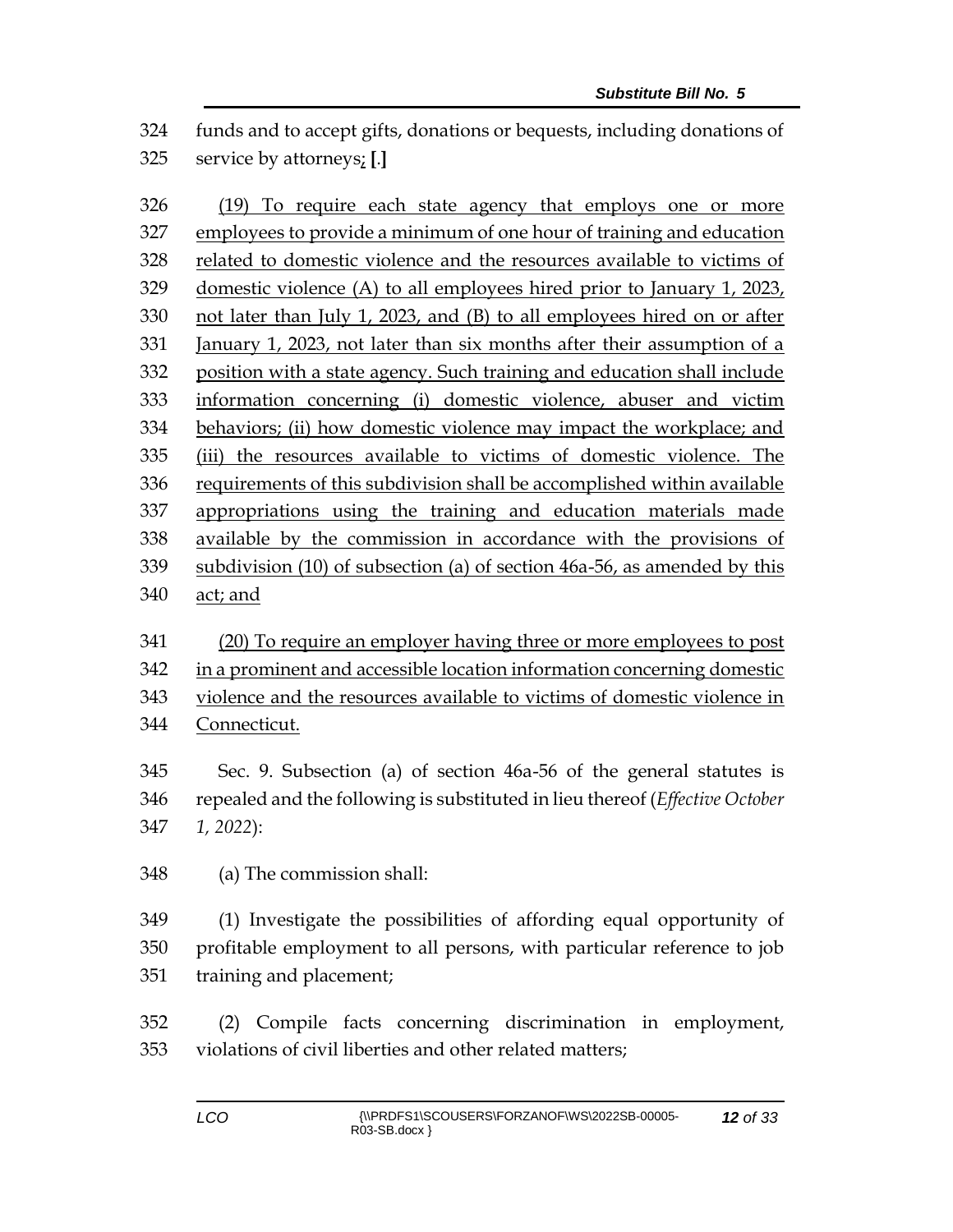(3) Investigate and proceed in all cases of discriminatory practices as provided in this chapter and noncompliance with the provisions of section 4a-60, as amended by this act, or 4a-60a or sections 46a-68c to 46a-68f, inclusive;

 (4) From time to time, but not less than once a year, report to the Governor as provided in section 4-60, making recommendations for the removal of such injustices as it may find to exist and such other recommendations as it deems advisable and describing the investigations, proceedings and hearings it has conducted and their outcome, the decisions it has rendered and the other work it has performed;

 (5) Monitor state contracts to determine whether they are in 366 compliance with sections 4a-60, as amended by this act, and 4a-60a, and those provisions of the general statutes which prohibit discrimination;

 (6) Compile data concerning state contracts with female and minority business enterprises and submit a report annually to the General Assembly concerning the employment of such business enterprises as contractors and subcontractors;

 (7) Develop and include on the commission's Internet web site a link concerning the illegality of sexual harassment, as defined in section 46a- 60, as amended by this act, and the remedies available to victims of sexual harassment; **[**and**]**

 (8) Develop and make available at no cost to employers an online training and education video or other interactive method of training and education that fulfills the requirements prescribed in subdivision (15) of section 46a-54, **[**.**]** as amended by this act;

 (9) Develop, in conjunction with organizations that advocate on behalf of victims of domestic violence, and include on the commission's

- Internet web site a link concerning domestic violence and the resources
- available to victims of domestic violence; and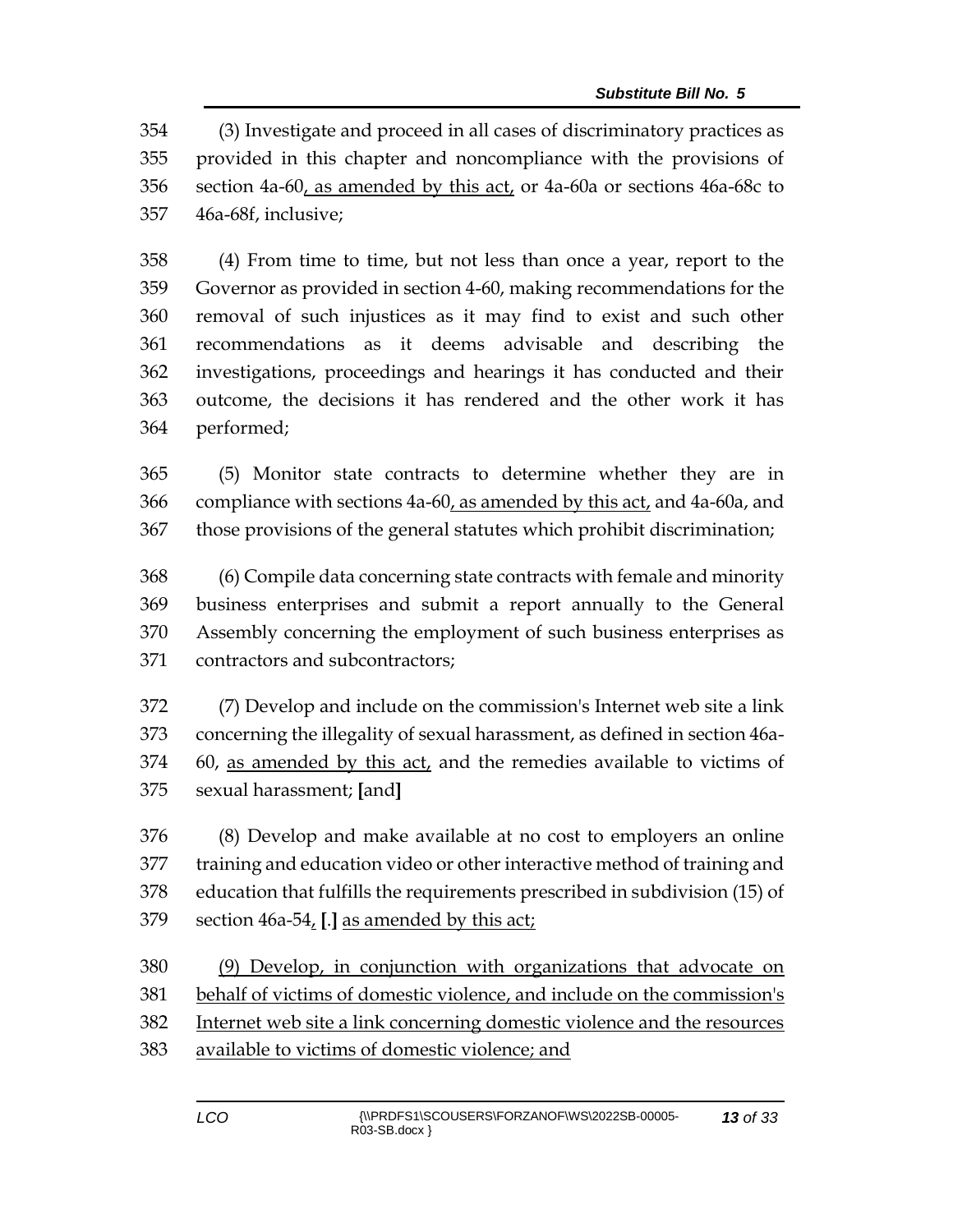| 384        | (10) Develop, in conjunction with organizations that advocate on                                                                                     |  |  |
|------------|------------------------------------------------------------------------------------------------------------------------------------------------------|--|--|
| 385        | behalf of victims of domestic violence, and make available at no cost to                                                                             |  |  |
| 386        | each state agency an online training and education video or other                                                                                    |  |  |
| 387        | interactive method of training and education that fulfills the                                                                                       |  |  |
| 388        | requirements prescribed in subdivision (19) of section 46a-54, as                                                                                    |  |  |
| 389        | amended by this act.                                                                                                                                 |  |  |
| 390        | Sec. 10. Section 46a-60 of the 2022 supplement to the general statutes                                                                               |  |  |
| 391        | is repealed and the following is substituted in lieu thereof ( <i>Effective</i>                                                                      |  |  |
| 392        | October 1, 2022):                                                                                                                                    |  |  |
| 393        | (a) As used in this section:                                                                                                                         |  |  |
|            |                                                                                                                                                      |  |  |
| 394        | (1) "Employee" means an employee, as defined in section 46a-51, as                                                                                   |  |  |
| 395        | amended by this act, and includes any elected or appointed official of a                                                                             |  |  |
| 396        | municipality, board, commission, counsel or other governmental body;                                                                                 |  |  |
| 397        | (2) "Family violence" has the same meaning as provided in section                                                                                    |  |  |
| 398        | 46b-38a;                                                                                                                                             |  |  |
|            |                                                                                                                                                      |  |  |
| 399        | $[(1)]$ $(3)$ "Pregnancy" means pregnancy, childbirth or a related                                                                                   |  |  |
| 400        | condition, including, but not limited to, lactation;                                                                                                 |  |  |
| $\sqrt{4}$ | $\Gamma(\bigcap I \setminus I)$ in $\bigcap$ if $\bigcap$ if $\bigcap$ if $\bigcap$ if $\bigcap$ if $\bigcap$ if $\bigcap$ if $\bigcap$ if $\bigcap$ |  |  |

 **[**(2)**]** (4) "Reasonable accommodation" means, but is not limited to, being permitted to sit while working, more frequent or longer breaks, periodic rest, assistance with manual labor, job restructuring, light duty assignments, modified work schedules, temporary transfers to less strenuous or hazardous work, time off to recover from childbirth or break time and appropriate facilities for expressing breast milk; and

 **[**(3)**]** (5) "Undue hardship" means an action requiring significant difficulty or expense when considered in light of factors such as (A) the nature and cost of the accommodation; (B) the overall financial resources of the employer; (C) the overall size of the business of the employer with respect to the number of employees, and the number, type and location of its facilities; and (D) the effect on expenses and resources or the impact otherwise of such accommodation upon the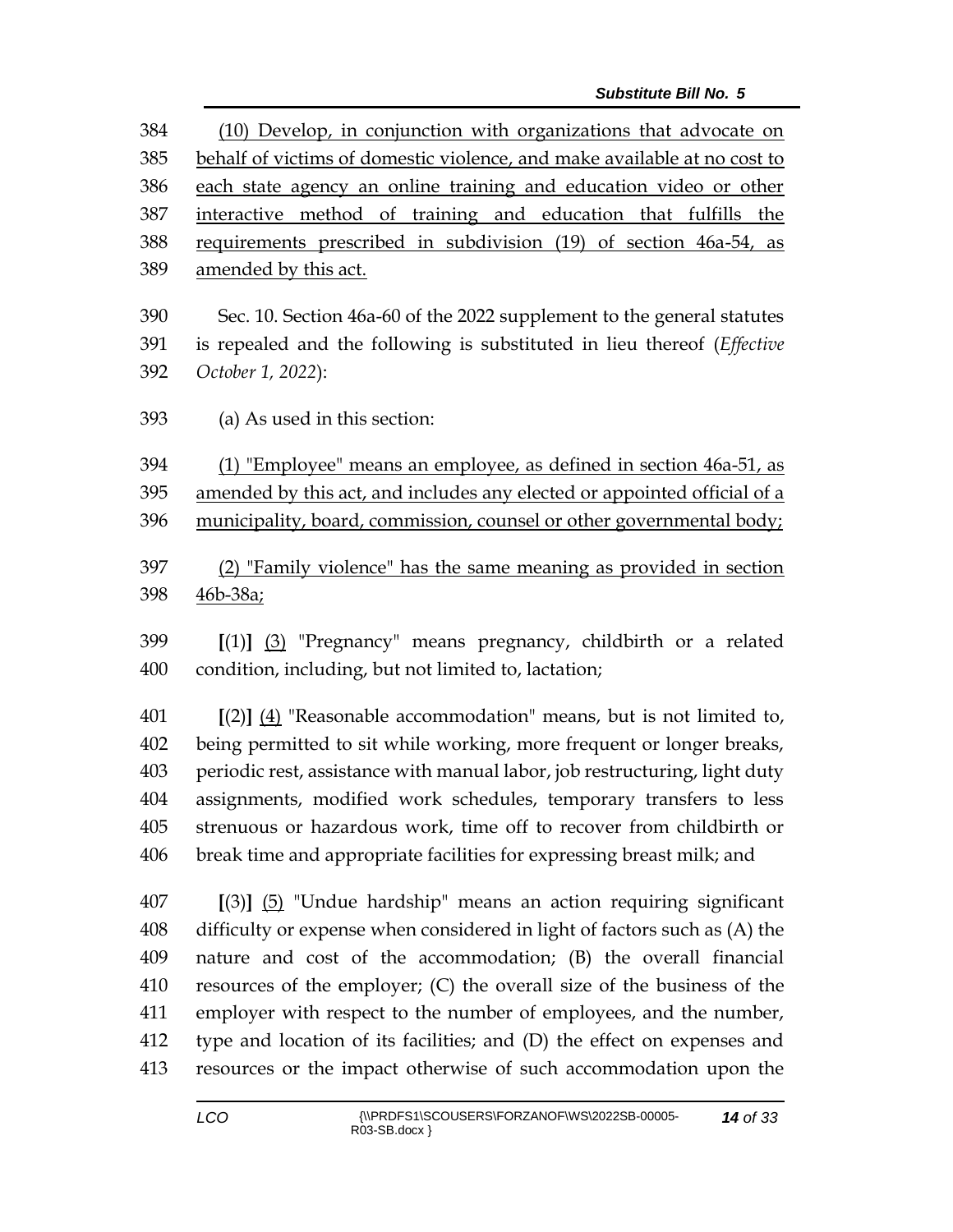operation of the employer.

(b) It shall be a discriminatory practice in violation of this section:

 (1) For an employer, by the employer or the employer's agent, except in the case of a bona fide occupational qualification or need, to refuse to hire or employ or to bar or to discharge from employment any individual or to discriminate against any individual in compensation or in terms, conditions or privileges of employment because of the individual's race, color, religious creed, age, sex, gender identity or expression, marital status, national origin, ancestry, present or past history of mental disability, intellectual disability, learning disability, physical disability, including, but not limited to, blindness, **[**or**]** status as a veteran or status as a victim of family violence;

 (2) For any employment agency, except in the case of a bona fide occupational qualification or need, to fail or refuse to classify properly or refer for employment or otherwise to discriminate against any individual because of such individual's race, color, religious creed, age, sex, gender identity or expression, marital status, national origin, ancestry, present or past history of mental disability, intellectual disability, learning disability, physical disability, including, but not limited to, blindness, **[**or**]** status as a veteran or status as a victim of family violence;

 (3) For a labor organization, because of the race, color, religious creed, age, sex, gender identity or expression, marital status, national origin, ancestry, present or past history of mental disability, intellectual disability, learning disability, physical disability, including, but not limited to, blindness, **[**or**]** status as a veteran or status as a victim of family violence of any individual to exclude from full membership rights or to expel from its membership such individual or to discriminate in any way against any of its members or against any employer or any individual employed by an employer, unless such action is based on a bona fide occupational qualification;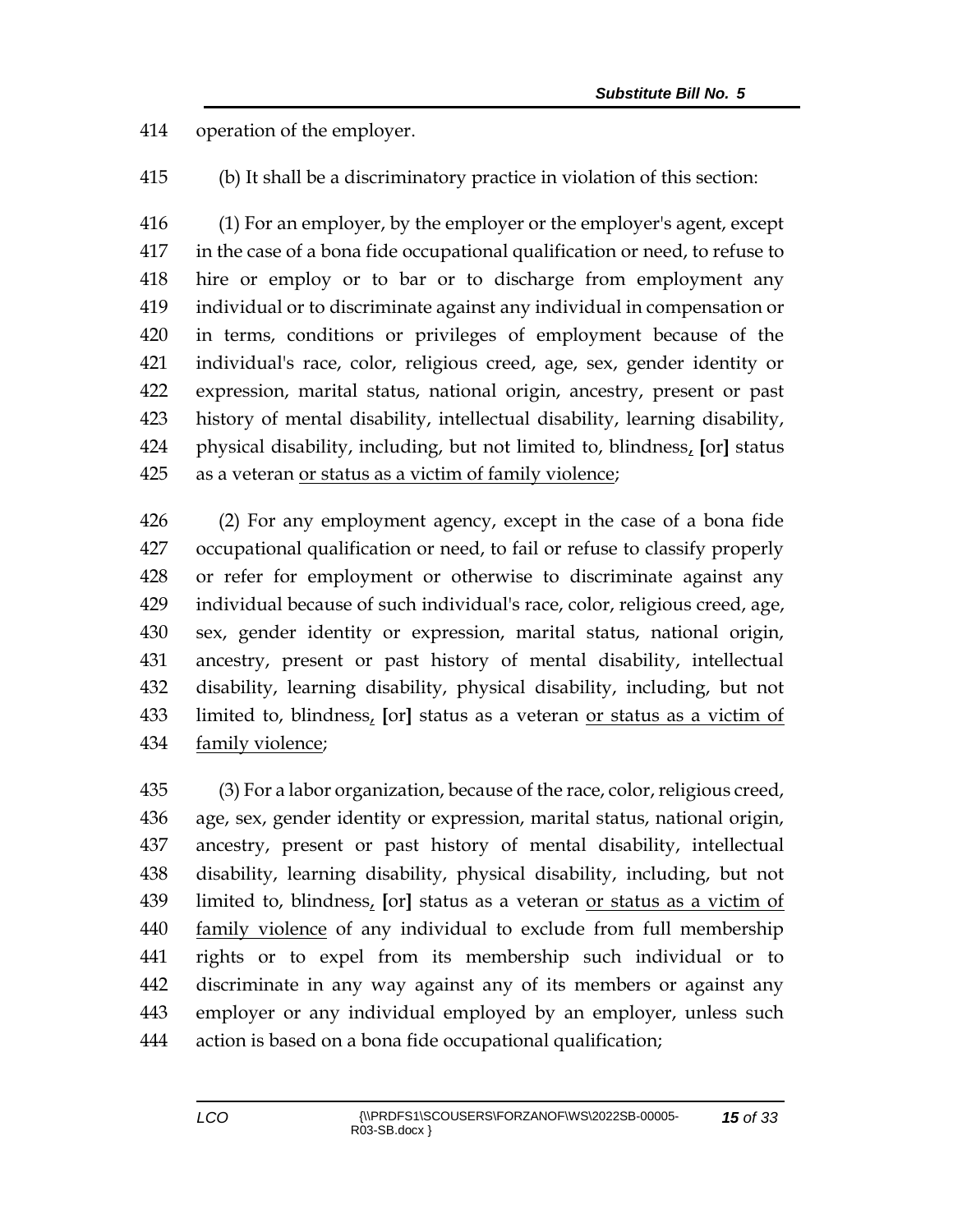(4) For any person, employer, labor organization or employment agency to discharge, expel or otherwise discriminate against any person because such person has opposed any discriminatory employment practice or because such person has filed a complaint or testified or assisted in any proceeding under section 46a-82, 46a-83 or 46a-84;

 (5) For any person, whether an employer or an employee or not, to aid, abet, incite, compel or coerce the doing of any act declared to be a discriminatory employment practice or to attempt to do so;

 (6) For any person, employer, employment agency or labor organization, except in the case of a bona fide occupational qualification or need, to advertise employment opportunities in such a manner as to restrict such employment so as to discriminate against individuals because of their race, color, religious creed, age, sex, gender identity or expression, marital status, national origin, ancestry, present or past history of mental disability, intellectual disability, learning disability, physical disability, including, but not limited to, blindness, **[**or**]** status as a veteran or status as a victim of family violence;

 (7) For an employer, by the employer or the employer's agent: (A) To terminate a woman's employment because of her pregnancy; (B) to refuse to grant to that employee a reasonable leave of absence for disability resulting from her pregnancy; (C) to deny to that employee, who is disabled as a result of pregnancy, any compensation to which she is entitled as a result of the accumulation of disability or leave benefits accrued pursuant to plans maintained by the employer; (D) to fail or refuse to reinstate the employee to her original job or to an equivalent position with equivalent pay and accumulated seniority, retirement, fringe benefits and other service credits upon her signifying her intent to return unless, in the case of a private employer, the employer's circumstances have so changed as to make it impossible or unreasonable to do so; (E) to limit, segregate or classify the employee in a way that would deprive her of employment opportunities due to her pregnancy; (F) to discriminate against an employee or person seeking employment on the basis of her pregnancy in the terms or conditions of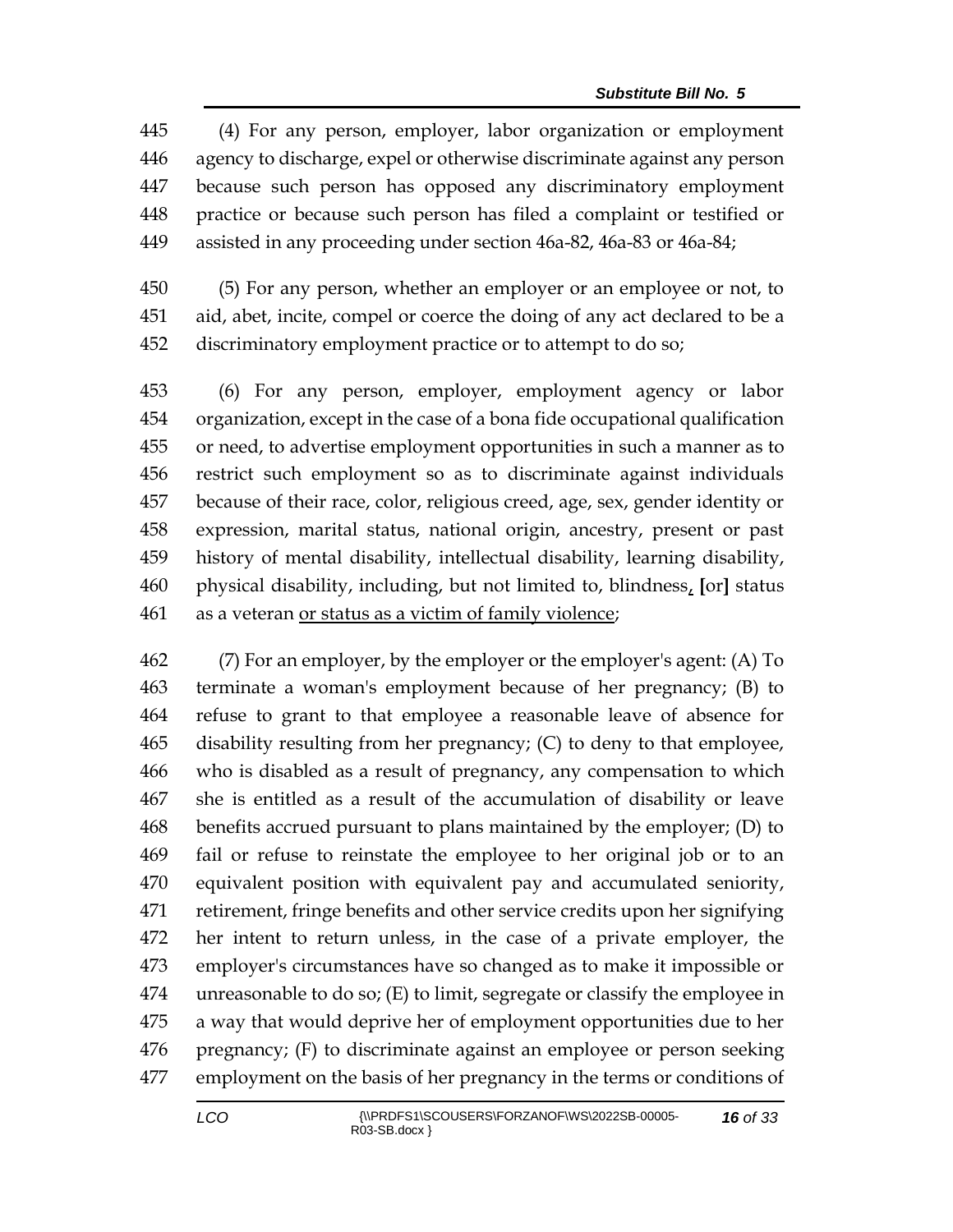her employment; (G) to fail or refuse to make a reasonable accommodation for an employee or person seeking employment due to her pregnancy, unless the employer can demonstrate that such accommodation would impose an undue hardship on such employer; (H) to deny employment opportunities to an employee or person seeking employment if such denial is due to the employee's request for a reasonable accommodation due to her pregnancy; (I) to force an employee or person seeking employment affected by pregnancy to accept a reasonable accommodation if such employee or person seeking employment (i) does not have a known limitation related to her pregnancy, or (ii) does not require a reasonable accommodation to perform the essential duties related to her employment; (J) to require an employee to take a leave of absence if a reasonable accommodation can be provided in lieu of such leave; and (K) to retaliate against an employee in the terms, conditions or privileges of her employment based upon such employee's request for a reasonable accommodation;

 (8) For an employer, by the employer or the employer's agent, for an employment agency, by itself or its agent, or for any labor organization, by itself or its agent, to harass any employee, person seeking employment or member on the basis of sex or gender identity or expression. If an employer takes immediate corrective action in response to an employee's claim of sexual harassment, such corrective action shall not modify the conditions of employment of the employee making the claim of sexual harassment unless such employee agrees, in writing, to any modification in the conditions of employment. "Corrective action" taken by an employer, includes, but is not limited to, employee relocation, assigning an employee to a different work schedule or other substantive changes to an employee's terms and conditions of employment. Notwithstanding an employer's failure to obtain a written agreement from an employee concerning a modification in the conditions of employment, the commission may find that corrective action taken by an employer was reasonable and not of detriment to the complainant based on the evidence presented to the commission by the complainant and respondent. As used in this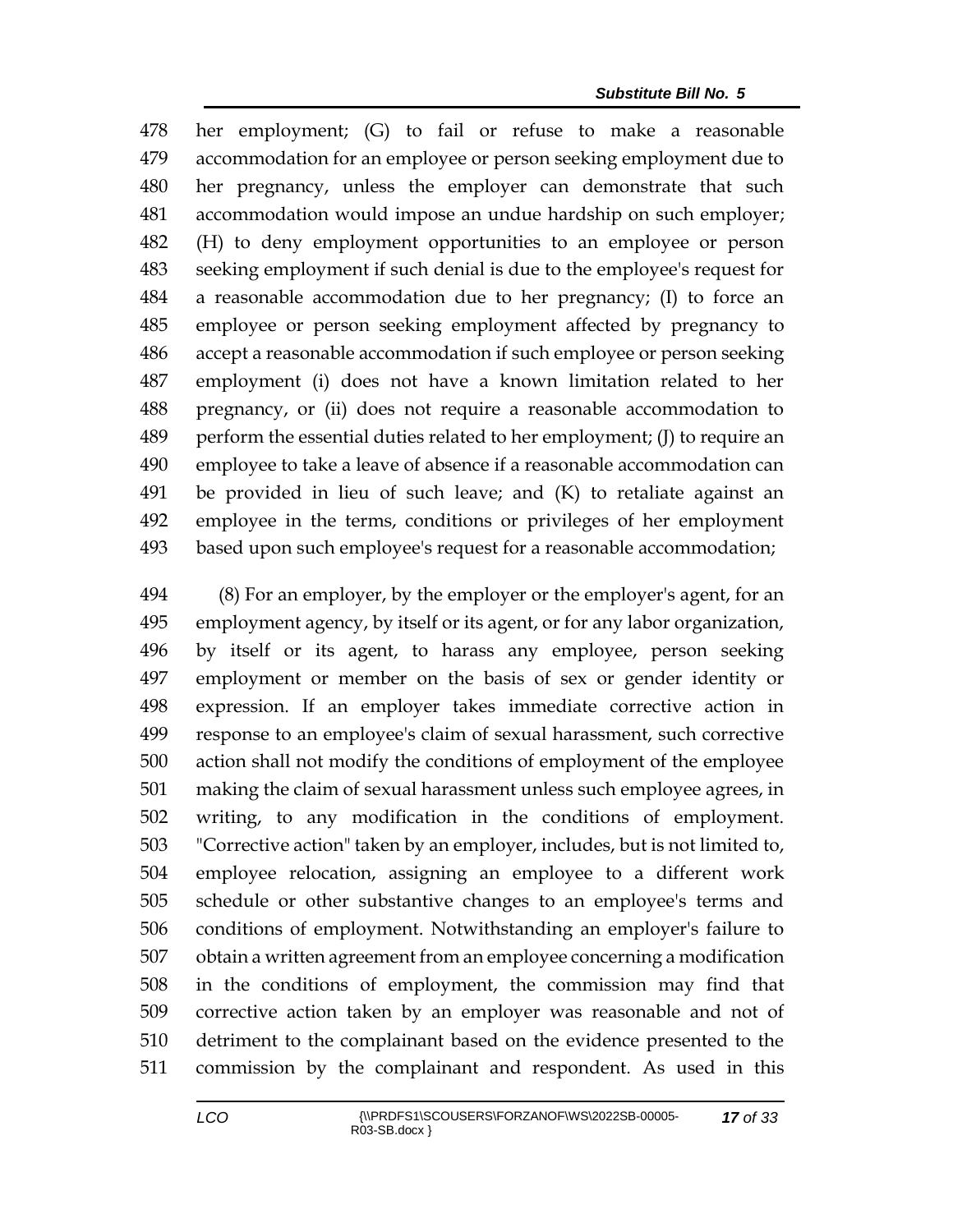subdivision, "sexual harassment" means any unwelcome sexual advances or requests for sexual favors or any conduct of a sexual nature when (A) submission to such conduct is made either explicitly or implicitly a term or condition of an individual's employment, (B) submission to or rejection of such conduct by an individual is used as the basis for employment decisions affecting such individual, or (C) such conduct has the purpose or effect of **[**substantially**]** interfering with an individual's work performance or creating an intimidating, hostile or offensive working environment;

 (9) For an employer, by the employer or the employer's agent, for an employment agency, by itself or its agent, or for any labor organization, by itself or its agent, to request or require information from an employee, person seeking employment or member relating to the individual's child-bearing age or plans, pregnancy, function of the individual's reproductive system, use of birth control methods, or the individual's familial responsibilities, unless such information is directly related to a bona fide occupational qualification or need, provided an employer, through a physician may request from an employee any such information which is directly related to workplace exposure to substances which may cause birth defects or constitute a hazard to an individual's reproductive system or to a fetus if the employer first informs the employee of the hazards involved in exposure to such substances;

 (10) For an employer, by the employer or the employer's agent, after informing an employee, pursuant to subdivision (9) of this subsection, of a workplace exposure to substances which may cause birth defects or constitute a hazard to an employee's reproductive system or to a fetus, to fail or refuse, upon the employee's request, to take reasonable measures to protect the employee from the exposure or hazard identified, or to fail or refuse to inform the employee that the measures taken may be the subject of a complaint filed under the provisions of this chapter. Nothing in this subdivision is intended to prohibit an employer from taking reasonable measures to protect an employee from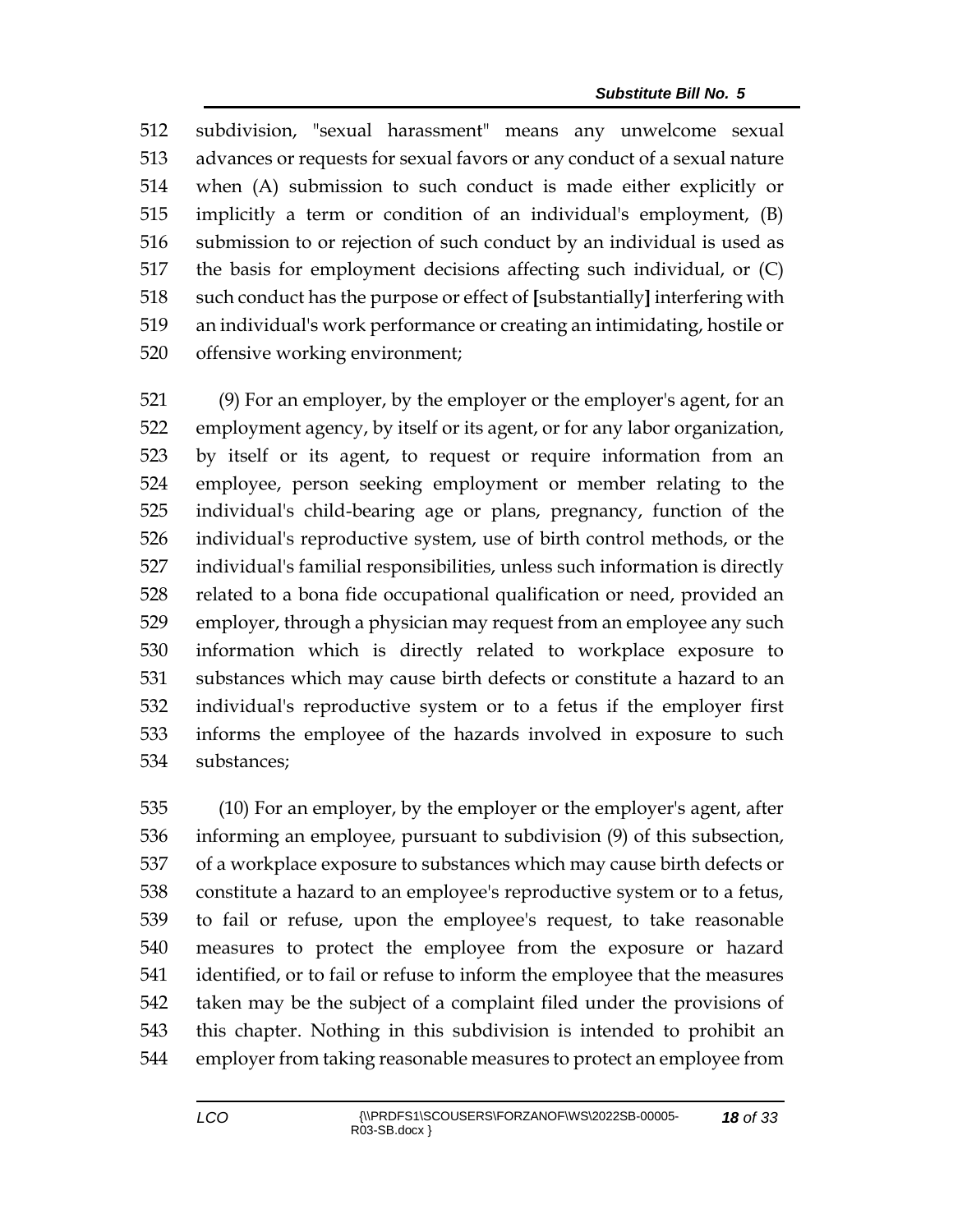exposure to such substances. For the purpose of this subdivision, "reasonable measures" shall be those measures which are consistent with business necessity and are least disruptive of the terms and conditions of the employee's employment;

 (11) For an employer, by the employer or the employer's agent, for an employment agency, by itself or its agent, or for any labor organization, by itself or its agent: (A) To request or require genetic information from an employee, person seeking employment or member, or (B) to discharge, expel or otherwise discriminate against any person on the basis of genetic information. For the purpose of this subdivision, "genetic information" means the information about genes, gene products or inherited characteristics that may derive from an individual or a family member;

 (12) For an employer, by the employer or the employer's agent, to request or require a prospective employee's age, date of birth, dates of attendance at or date of graduation from an educational institution on an initial employment application, provided the provisions of this subdivision shall not apply to any employer requesting or requiring such information (A) based on a bona fide occupational qualification or need, or (B) when such information is required to comply with any provision of state or federal law; **[**.**]** and

 (13) (A) For an employer to refuse to provide a reasonable accommodation to an employee who is known by the employer to be a victim of family violence, unless such absence would cause an undue hardship to the employer. The employer may require an employee to charge any time off pursuant to this subsection against any leave with 571 pay ordinarily granted, where available, unless otherwise provided for in a collective bargaining agreement or existing employee handbook or 573 policy, and any such absence that cannot be charged may be treated as leave without pay. An employee may seek a reasonable accommodation under this subsection in order to: (i) Seek attention for injuries caused by family violence including for a child who is a victim of family violence, provided the employee is not the perpetrator of the family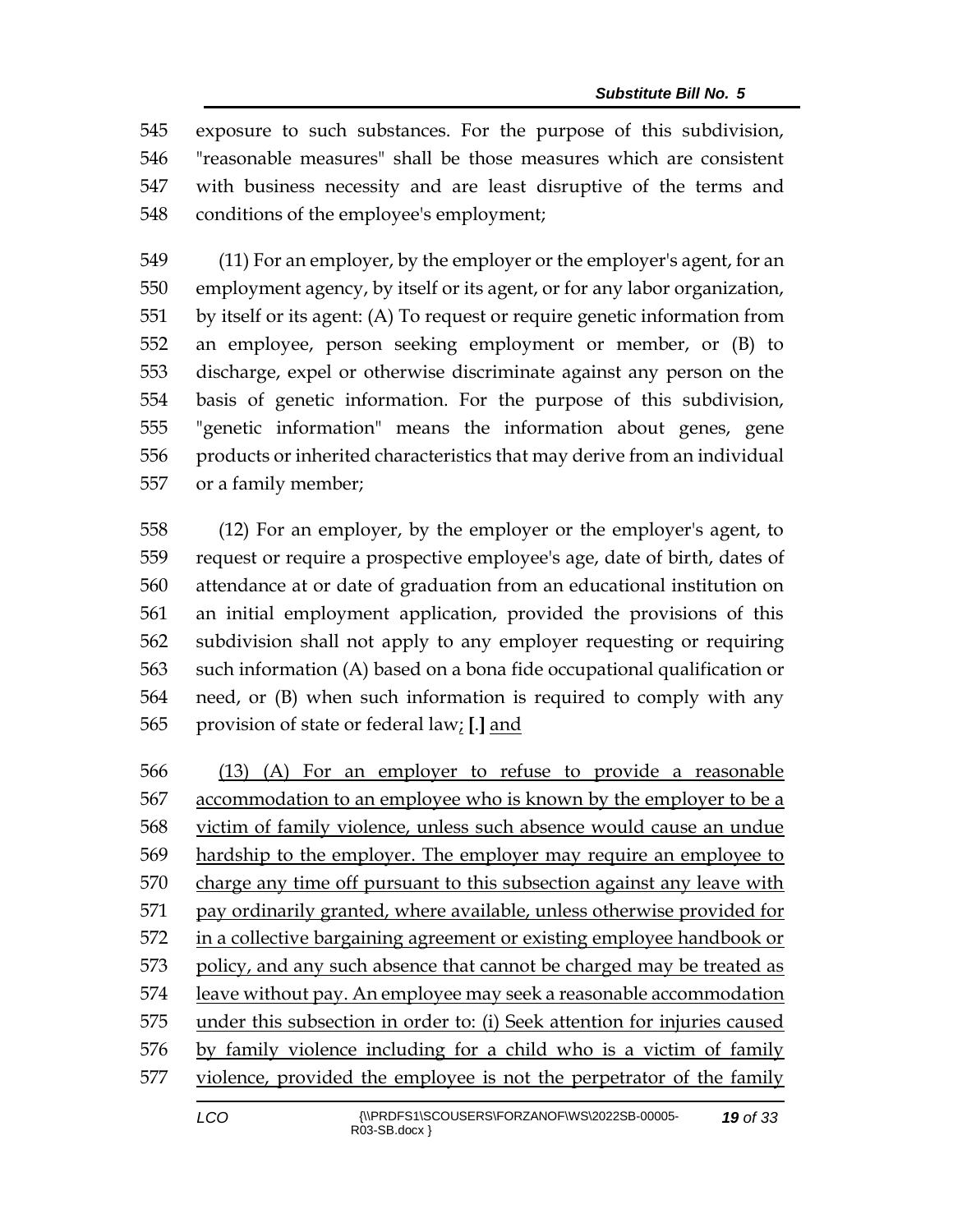violence against the child; (ii) obtain services from a family violence shelter, program or rape crisis center as a result of family violence; (iii) obtain psychological counseling related to an incident or incidents of family violence, including for a child who is a victim of family violence, provided the employee is not the perpetrator of the family violence against the child; (iv) participate in safety planning and taking other actions to increase safety from future incidents of family violence, including temporary or permanent relocation; or (v) obtain legal services, assisting in the prosecution of the offense, or otherwise participate in legal proceedings in relation to the incident or incidents of family violence.

 (B) An employee who is absent from work in accordance with the provisions of subparagraph (A) of this subdivision shall, within a reasonable time after the absence, provide a certification to the employer when requested by the employer. Such certification shall be in the form of: (i) A police report indicating that the employee or the employee's child was a victim of family violence; (ii) a court order protecting or separating the employee or employee's child from the perpetrator of an act of family violence; (iii) other evidence from the court or prosecuting attorney that the employee appeared in court; or (iv) documentation from a medical professional or a domestic violence counselor, as defined in section 52-146k, that the employee or the employee's child was undergoing counseling or treatment for physical or mental injuries or abuse resulting in victimization from an act of family violence.

 (C) Where an employee has a physical or mental disability resulting from an incident or series of incidents of family violence, such employee shall be treated in the same manner as an employee with any other disability, pursuant to the provisions of this section which provide that discrimination and refusal to provide reasonable accommodation of disability are unlawful discriminatory practices.

| 608 | (D) To the extent permitted by law, employers shall maintain the           |
|-----|----------------------------------------------------------------------------|
|     | 609 confidentiality of any information regarding an employee's status as a |
|     | 610 victim of family violence.                                             |
|     |                                                                            |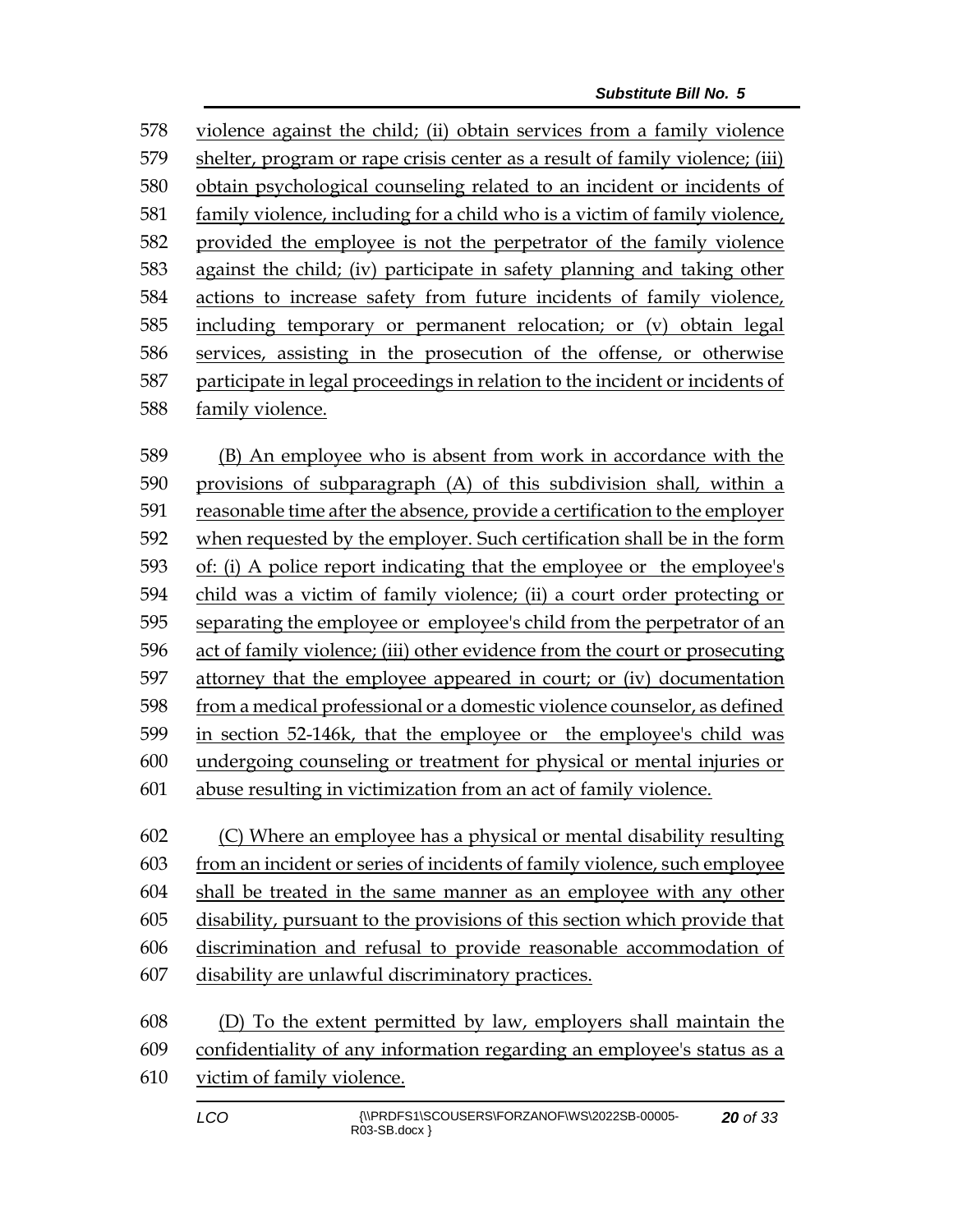(c) (1) The provisions of this section concerning age shall not apply to: (A) The termination of employment of any person with a contract of unlimited tenure at an independent institution of higher education who is mandatorily retired, on or before July 1, 1993, after having attained the age of seventy; (B) the termination of employment of any person who has attained the age of sixty-five and who, for the two years immediately preceding such termination, is employed in a bona fide executive or a high policy-making position, if such person is entitled to an immediate nonforfeitable annual retirement benefit under a pension, profit-sharing, savings or deferred compensation plan, or any combination of such plans, from such person's employer, which equals, in aggregate, at least forty-four thousand dollars; (C) the termination of employment of persons in occupations, including police work and fire- fighting, in which age is a bona fide occupational qualification; (D) the operation of any bona fide apprenticeship system or plan; or (E) the observance of the terms of a bona fide seniority system or any bona fide employee benefit plan for retirement, pensions or insurance which is not adopted for the purpose of evading said provisions, except that no such plan may excuse the failure to hire any individual and no such system or plan may require or permit the termination of employment on the basis of age. No such plan which covers less than twenty employees may reduce the group hospital, surgical or medical insurance coverage provided under the plan to any employee who has reached the age of sixty-five and is eligible for Medicare benefits or any employee's spouse who has reached age sixty-five and is eligible for Medicare benefits except to the extent such coverage is provided by Medicare. The terms of any such plan which covers twenty or more employees shall entitle any employee who has attained the age of sixty-five and any employee's spouse who has attained the age of sixty-five to group hospital, surgical or medical insurance coverage under the same conditions as any covered employee or spouse who is under the age of sixty-five.

 (2) No employee retirement or pension plan may exclude any employee from membership in such plan or cease or reduce the employee's benefit accruals or allocations under such plan on the basis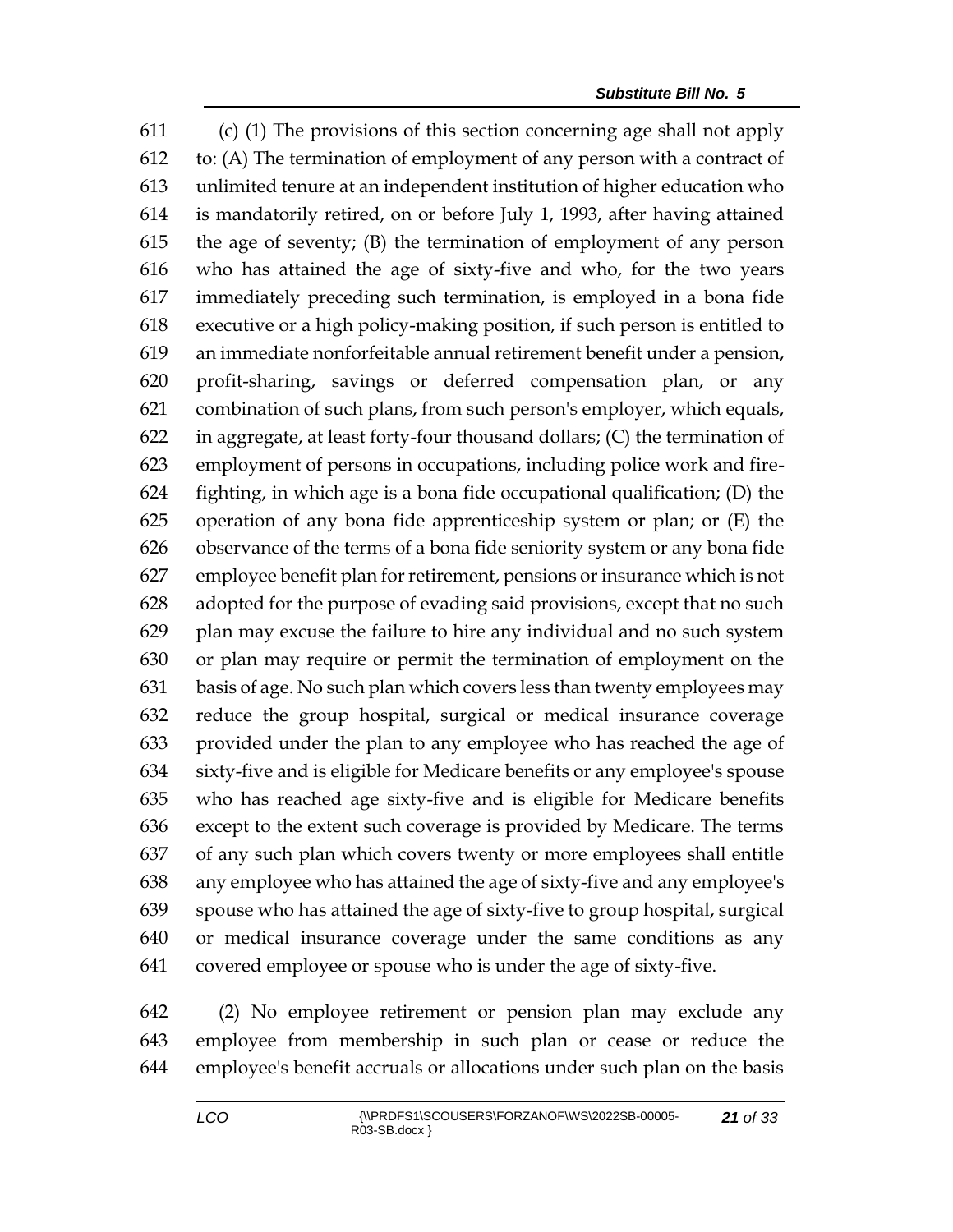of age. The provisions of this subdivision shall be applicable to plan years beginning on or after January 1, 1988, except that for any collectively bargained plan this subdivision shall be applicable on the earlier of (A) January 1, 1990, or (B) the later of (i) the expiration date of the collective bargaining agreement, or (ii) January 1, 1988.

 (3) The provisions of this section concerning age shall not prohibit an employer from requiring medical examinations for employees for the purpose of determining such employees' physical qualification for continued employment.

 (4) Any employee who continues employment beyond the normal retirement age in the applicable retirement or pension plan shall give notice of intent to retire, in writing, to such employee's employer not less than thirty days prior to the date of such retirement.

 (d) (1) An employer shall provide written notice of the right to be free from discrimination in relation to pregnancy, childbirth and related conditions, including the right to a reasonable accommodation to the known limitations related to pregnancy pursuant to subdivision (7) of subsection (b) of this section to: (A) New employees at the commencement of employment; (B) existing employees within one hundred twenty days after the effective date of this section; and (C) any employee who notifies the employer of her pregnancy within ten days of such notification. An employer may comply with the provisions of this section by displaying a poster in a conspicuous place, accessible to employees, at the employer's place of business that contains the information required by this section in both English and Spanish. The Labor Commissioner may adopt regulations, in accordance with chapter 54, to establish additional requirements concerning the means by which employers shall provide such notice.

 (2) The Commission on Human Rights and Opportunities shall develop courses of instruction and conduct ongoing public education efforts as necessary to inform employers, employees, employment agencies and persons seeking employment about their rights and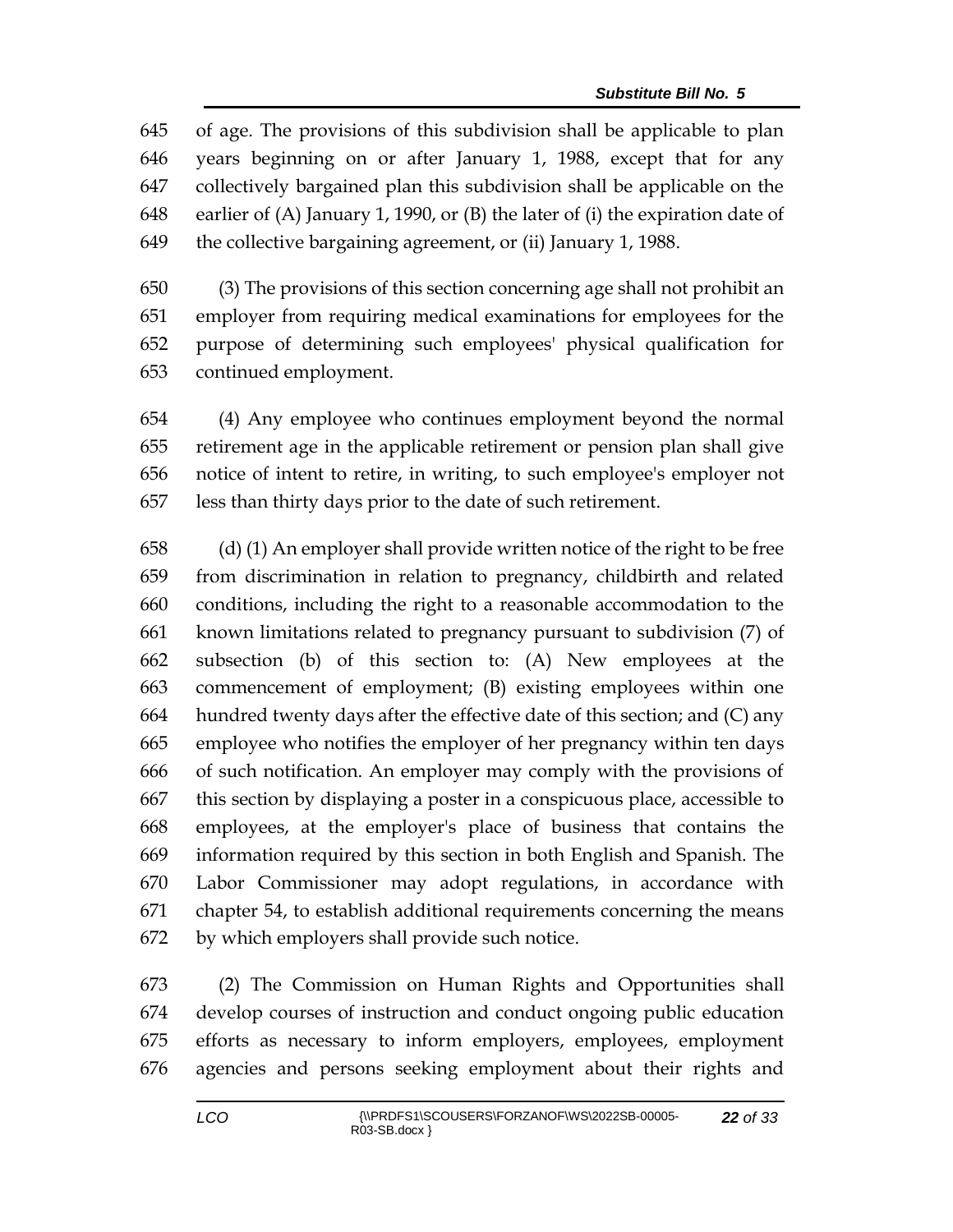responsibilities under this section.

 (e) It shall not be a defense to a complaint of discrimination under this section, filed in accordance with section 46a-82, that the conduct was not severe or pervasive. Conduct constitutes an unlawful discriminatory practice when the conduct subjects an individual to inferior terms, conditions or privileges of employment because of the individual's protected characteristic. The fact that such individual did not make a complaint about the discrimination to an employer, licensing agency, employment agency or labor organization shall not be determinative of whether such employer, licensing agency, employment agency or labor organization shall be liable. It shall be an affirmative defense that the harassing conduct complained of does not rise above the level of what a reasonable person would consider discrimination.

 (f) No settlement or agreement resolving a complaint of discriminatory practice between an employer and a current or past employee or job applicant shall: (1) Prohibit, prevent or otherwise restrict the right of such current or past employee or job applicant from obtaining future employment with the employer or any parent company, subsidiary, division, affiliate or contractor of the employer, or (2) include a prohibition on disparagement or disclosure by such employee as a condition for employment, continued employment, promotion, compensation or benefit or as a condition for resolving or investigating a complaint of discrimination.

 (g) No settlement or agreement between an employer and a current or past employee shall restrict such employee from filing a complaint with the Equal Employment Opportunity Commission, with the Commission on Human Rights and Opportunities, or, in state or federal court, testifying or otherwise participating in a state or federal agency investigation related to a claim of discrimination or otherwise pursuing such employee's rights under state or federal discrimination laws.

Sec. 11. Subsection (c) of section 10a-55c of the general statutes is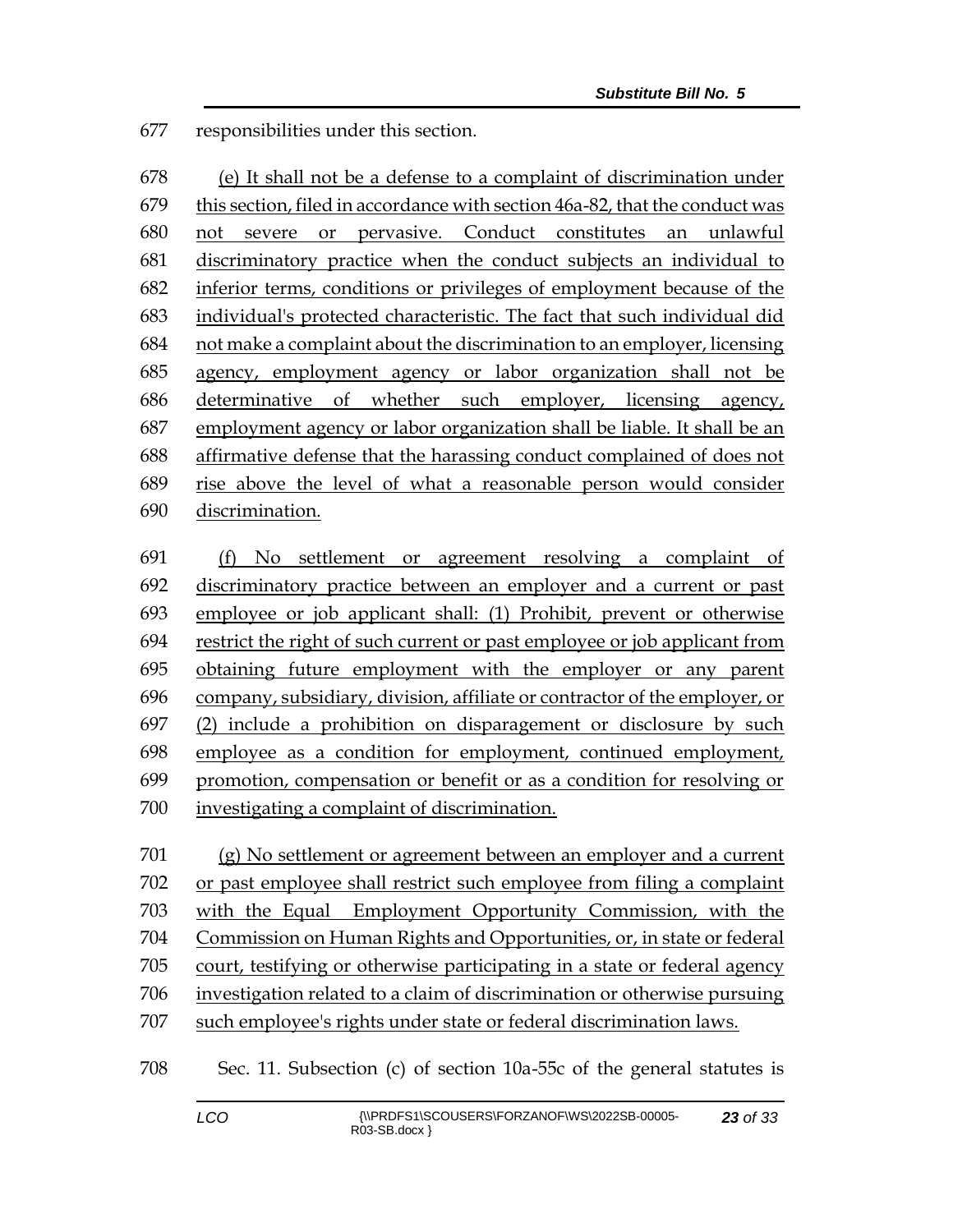repealed and the following is substituted in lieu thereof (*Effective October 1, 2022*):

 (c) For purposes of this section "sexual harassment" means with respect to an individual enrolled at an institution of higher education, any unwelcome sexual advances or requests for sexual favors or any conduct of a sexual nature by an agent or employee of an institution of higher education when (1) submission to such conduct is made either explicitly or implicitly a term or condition of an individual's academic success, (2) submission to or rejection of such conduct by an individual is used as the basis for educational decisions affecting such individual, or (3) such conduct has the purpose or effect of **[**substantially**]** interfering with an individual's academic performance or creating an intimidating or hostile educational environment.

 Sec. 12. Subdivision (5) of subsection (a) of section 31-40y of the general statutes is repealed and the following is substituted in lieu thereof (*Effective October 1, 2022*):

 (5) "Sexual harassment" means any unwelcome sexual advances, requests for sexual favors or any other conduct of a sexual nature when (A) submission to such conduct is made either explicitly or implicitly a term or condition of an intern's internship; (B) submission to or rejection of such conduct by an intern or an individual seeking an internship is used as the basis for workplace decisions affecting such intern or individual; or (C) such conduct has the purpose or effect of **[**substantially**]** interfering with an intern's work performance or creating an intimidating, hostile or offensive working environment.

 Sec. 13. Section 46a-58 of the general statutes is repealed and the following is substituted in lieu thereof (*Effective October 1, 2022*):

 (a) It shall be a discriminatory practice in violation of this section for any person to subject, or cause to be subjected, any other person to the deprivation of any rights, privileges or immunities, secured or protected by the Constitution or laws of this state or of the United States, on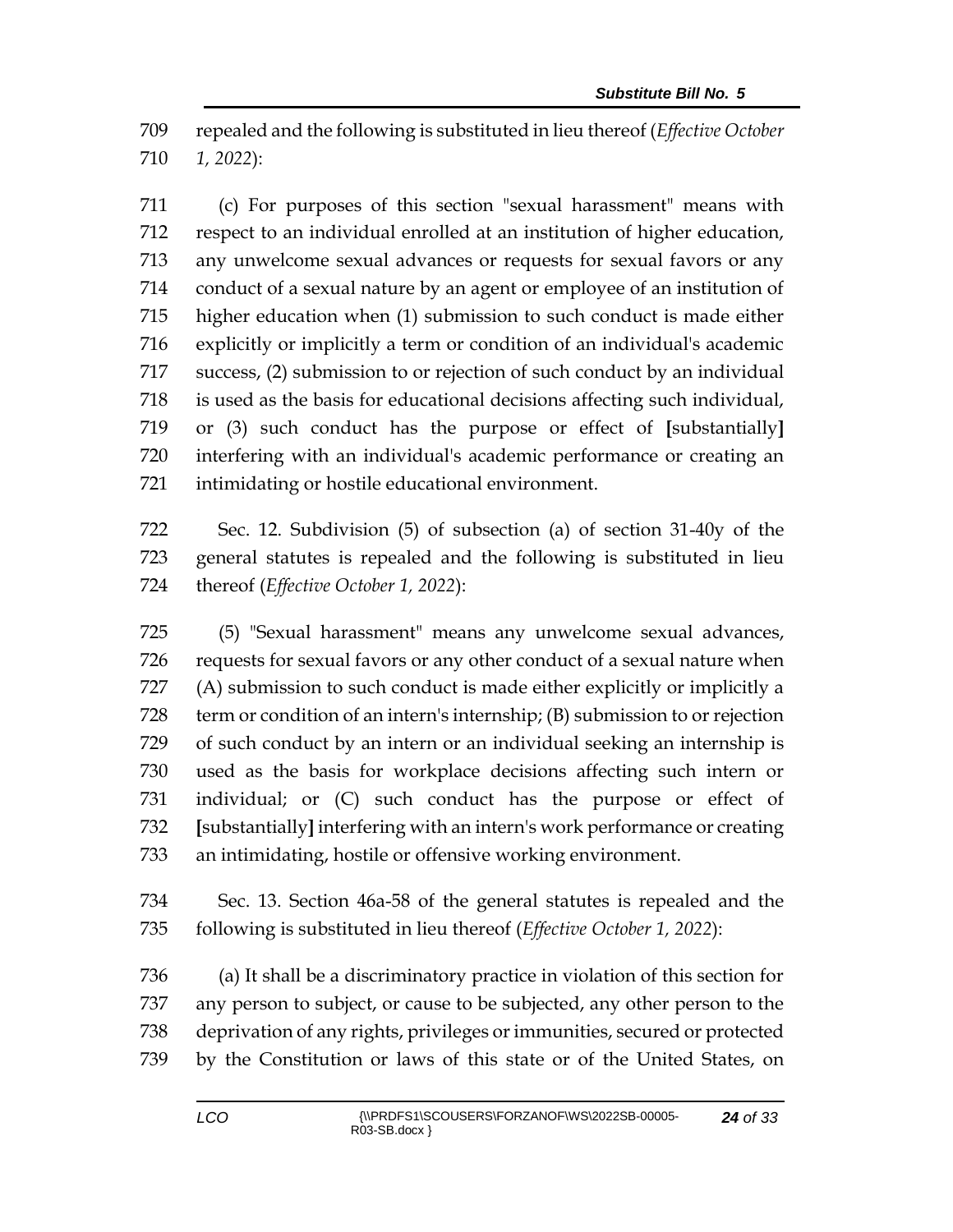account of religion, national origin, alienage, color, race, sex, gender identity or expression, sexual orientation, blindness, mental disability, physical disability, **[**or**]** status as a veteran or status as a victim of family violence.

 (b) Any person who intentionally desecrates any public property, monument or structure, or any religious object, symbol or house of religious worship, or any cemetery, or any private structure not owned by such person, shall be in violation of subsection (a) of this section. For the purposes of this subsection, "desecrate" means to mar, deface or damage as a demonstration of irreverence or contempt.

 (c) Any person who places a burning cross or a simulation thereof on any public property, or on any private property without the written consent of the owner, and with intent to intimidate or harass any other person or group of persons, shall be in violation of subsection (a) of this section.

 (d) Any person who places a noose or a simulation thereof on any public property, or on any private property without the written consent of the owner, and with intent to intimidate or harass any other person on account of religion, national origin, alienage, color, race, sex, gender identity or expression, sexual orientation, blindness, mental disability, physical disability, **[**or**]** status as a veteran or status as a victim of family violence, shall be in violation of subsection (a) of this section.

 (e) (1) Except as provided in subdivision (2) of this subsection, any person who violates any provision of this section shall be guilty of a class A misdemeanor and shall be fined not less than one thousand dollars, except that if property is damaged as a consequence of such violation in an amount in excess of one thousand dollars, such person shall be guilty of a class D felony and shall be fined not less than one thousand dollars.

 (2) Any person who violates the provisions of this section by intentionally desecrating a house of religious worship (A) shall be guilty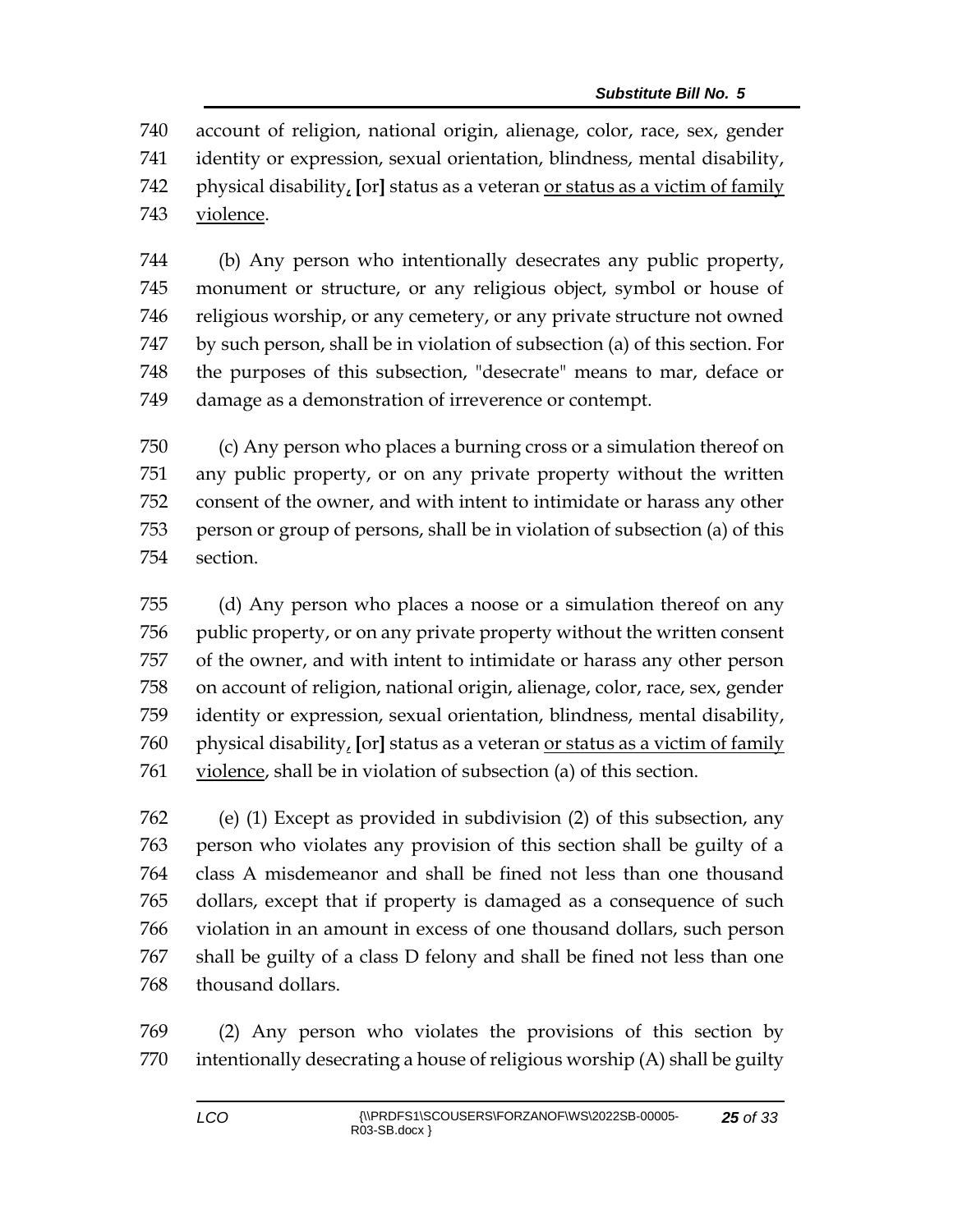of a class D felony and shall be fined not less than one thousand dollars if property is damaged as a consequence of such violation in an amount up to and including ten thousand dollars, and (B) shall be guilty of a class C felony and shall be fined not less than three thousand dollars if the property damaged as a consequence of such violation is in an amount in excess of ten thousand dollars. (3) The minimum amount of any fine imposed by the provisions of this section may not be remitted or reduced by the court unless the court states on the record its reasons for remitting or reducing such fine. (4) The court may order restitution for any victim of a violation of this section pursuant to subsection (c) of section 53a-28. Sec. 14. Subsection (a) of section 46a-59 of the general statutes is repealed and the following is substituted in lieu thereof (*Effective October 1, 2022*): (a) It shall be a discriminatory practice in violation of this section for any association, board or other organization the principal purpose of which is the furtherance of the professional or occupational interests of its members, whose profession, trade or occupation requires a state license, to refuse to accept a person as a member of such association, board or organization because of his race, national origin, creed, sex, gender identity or expression, color, **[**or**]** status as a veteran or status as

a victim of family violence.

 Sec. 15. Subsection (a) of section 46a-64 of the general statutes is repealed and the following is substituted in lieu thereof (*Effective October 1, 2022*):

 (a) It shall be a discriminatory practice in violation of this section: (1) To deny any person within the jurisdiction of this state full and equal accommodations in any place of public accommodation, resort or amusement because of race, creed, color, national origin, ancestry, sex, gender identity or expression, marital status, age, lawful source of income, intellectual disability, mental disability, physical disability,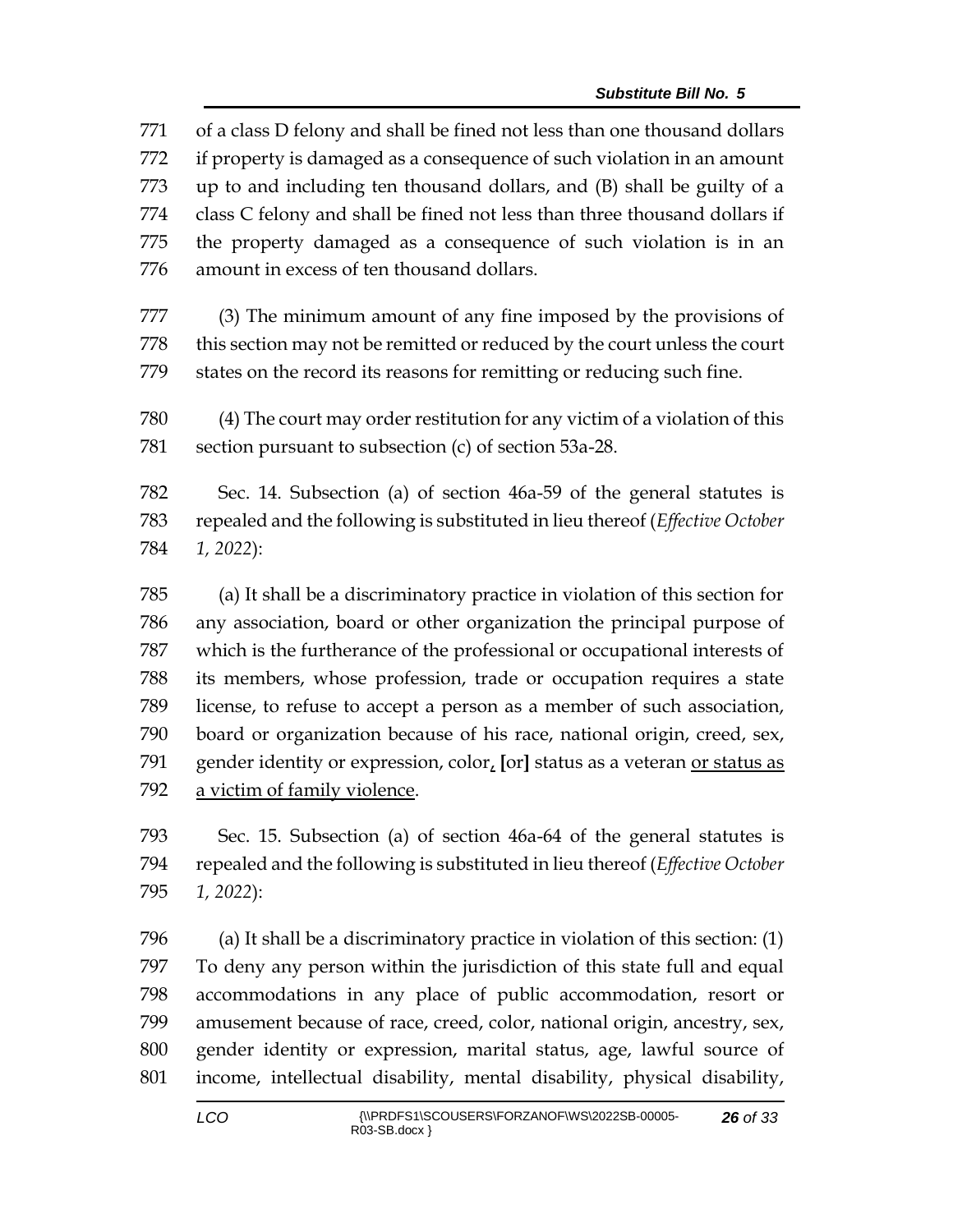including, but not limited to, blindness or deafness, **[**or**]** status as a veteran or status as a victim of family violence, of the applicant, subject only to the conditions and limitations established by law and applicable alike to all persons; (2) to discriminate, segregate or separate on account of race, creed, color, national origin, ancestry, sex, gender identity or expression, marital status, age, lawful source of income, intellectual disability, mental disability, learning disability, physical disability, including, but not limited to, blindness or deafness, **[**or**]** status as a veteran or status as a victim of family violence; (3) for a place of public accommodation, resort or amusement to restrict or limit the right of a mother to breast-feed her child; (4) for a place of public accommodation, resort or amusement to fail or refuse to post a notice, in a conspicuous place, that any blind, deaf or mobility impaired person, accompanied by his guide dog wearing a harness or an orange-colored leash and collar, may enter such premises or facilities; or (5) to deny any blind, deaf or mobility impaired person or any person training a dog as a guide dog for a blind person or a dog to assist a deaf or mobility impaired person, accompanied by his guide dog or assistance dog, full and equal access to any place of public accommodation, resort or amusement. Any blind, deaf or mobility impaired person or any person training a dog as a guide dog for a blind person or a dog to assist a deaf or mobility impaired person may keep his guide dog or assistance dog with him at all times in such place of public accommodation, resort or amusement at no extra charge, provided the dog wears a harness or an orange-colored leash and collar and is in the direct custody of such person. The blind, deaf or mobility impaired person or person training a dog as a guide dog for a blind person or a dog to assist a deaf or mobility impaired person shall be liable for any damage done to the premises or facilities by his dog. For purposes of this subdivision, "guide dog" or "assistance dog" includes a dog being trained as a guide dog or assistance dog and "person training a dog as a guide dog for a blind person or a dog to assist a deaf or mobility impaired person" means a person who is employed by and authorized to engage in designated training activities by a guide dog organization or assistance dog organization that complies with the criteria for membership in a professional association of guide dog or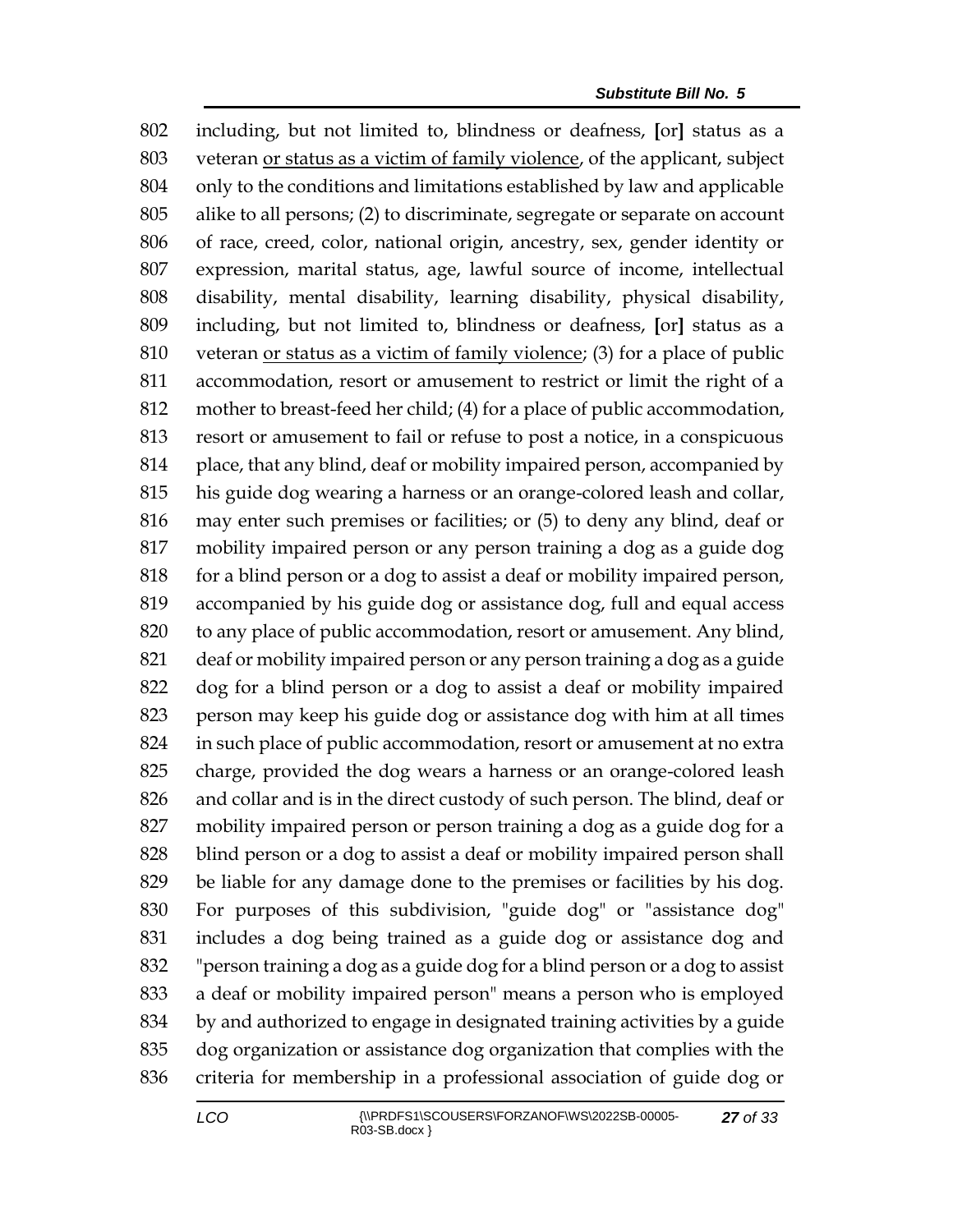assistance dog schools and who carries photographic identification indicating such employment and authorization.

 Sec. 16. Subdivision (1) of subsection (a) of section 46a-64c of the general statutes is repealed and the following is substituted in lieu thereof (*Effective October 1, 2022*)

 (1) To refuse to sell or rent after the making of a bona fide offer, or to refuse to negotiate for the sale or rental of, or otherwise make unavailable or deny, a dwelling to any person because of race, creed, color, national origin, ancestry, sex, gender identity or expression, marital status, age, lawful source of income, familial status, **[**or**]** status as a veteran or status as a victim of family violence.

 Sec. 17. Subsection (a) of section 46a-66 of the general statutes is repealed and the following is substituted in lieu thereof (*Effective October 1, 2022*):

 (a) It shall be a discriminatory practice in violation of this section for any creditor to discriminate on the basis of sex, gender identity or expression, age, race, color, religious creed, national origin, ancestry, marital status, intellectual disability, learning disability, blindness, physical disability, **[**or**]** status as a veteran or status as a victim of domestic violence against any person eighteen years of age or over in any credit transaction.

 Sec. 18. Subsection (a) of section 46a-70 of the general statutes is repealed and the following is substituted in lieu thereof (*Effective October 1, 2022*):

 (a) State officials and supervisory personnel shall recruit, appoint, assign, train, evaluate and promote state personnel on the basis of merit and qualifications, without regard for race, color, religious creed, sex, gender identity or expression, marital status, age, national origin, ancestry, status as a veteran, status as a victim of family violence, intellectual disability, mental disability, learning disability or physical disability, including, but not limited to, blindness, unless it is shown by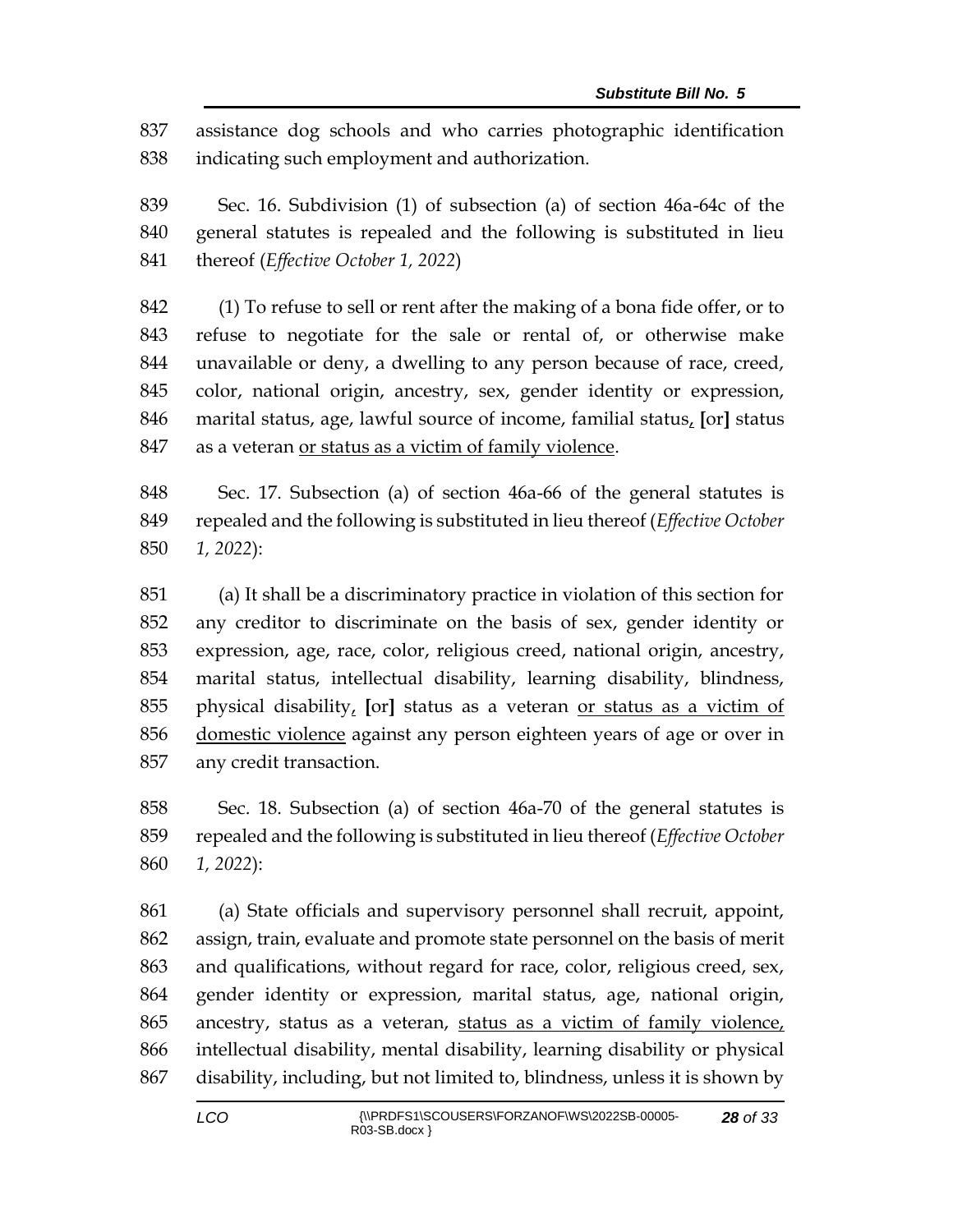such state officials or supervisory personnel that such disability prevents performance of the work involved.

 Sec. 19. Subsection (a) of section 46a-71 of the general statutes is repealed and the following is substituted in lieu thereof (*Effective October 1, 2022*):

 (a) All services of every state agency shall be performed without discrimination based upon race, color, religious creed, sex, gender identity or expression, marital status, age, national origin, ancestry, intellectual disability, mental disability, learning disability, physical disability, including, but not limited to, blindness, **[**or**]** status as a veteran or status as a victim of family violence.

 Sec. 20. Subsection (b) of section 46a-72 of the general statutes is repealed and the following is substituted in lieu thereof (*Effective October 1, 2022*):

 (b) Any job request indicating an intention to exclude any person because of race, color, religious creed, sex, gender identity or expression, marital status, age, national origin, ancestry, status as a veteran, status as a victim of family violence, intellectual disability, mental disability, learning disability or physical disability, including, but not limited to, blindness, shall be rejected, unless it is shown by such public or private employers that such disability prevents performance of the work involved.

 Sec. 21. Subsection (a) of section 46a-73 of the general statutes is repealed and the following is substituted in lieu thereof (*Effective October 1, 2022*):

 (a) No state department, board or agency may grant, deny or revoke the license or charter of any person on the grounds of race, color, religious creed, sex, gender identity or expression, marital status, age, national origin, ancestry, status as a veteran, status as a victim of family violence, intellectual disability, mental disability, learning disability or physical disability, including, but not limited to, blindness, unless it is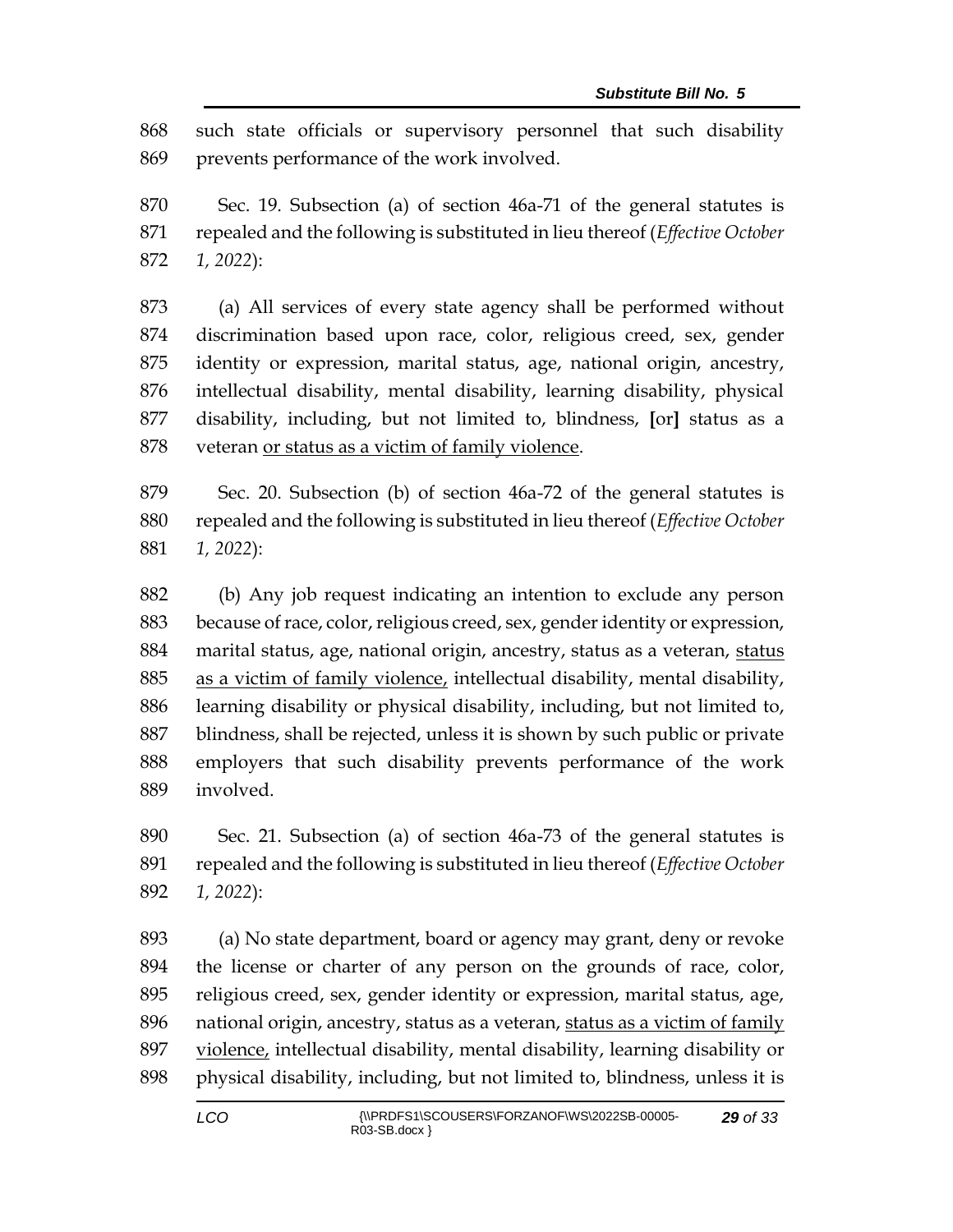shown by such state department, board or agency that such disability prevents performance of the work involved.

 Sec. 22. Subsection (a) of section 46a-75 of the general statutes is repealed and the following is substituted in lieu thereof (*Effective October 1, 2022*):

 (a) All educational, counseling, and vocational guidance programs and all apprenticeship and on-the-job training programs of state agencies, or in which state agencies participate, shall be open to all qualified persons, without regard to race, color, religious creed, sex, gender identity or expression, marital status, age, national origin, ancestry, intellectual disability, mental disability, learning disability, physical disability, including, but not limited to, blindness, **[**or**]** status 911 as a veteran <u>or status as a victim of family violence</u>.

 Sec. 23. Subsection (a) of section 46a-76 of the general statutes is repealed and the following is substituted in lieu thereof (*Effective October 1, 2022*):

 (a) Race, color, religious creed, sex, gender identity or expression, marital status, age, national origin, ancestry, intellectual disability, mental disability, learning disability, physical disability, including, but not limited to, blindness, **[**or**]** status as a veteran or status as a victim of family violence, shall not be considered as limiting factors in state- administered programs involving the distribution of funds to qualify applicants for benefits authorized by law.

 Sec. 24. Subdivision (1) of subsection (a) of section 4a-60 of the 2022 supplement to the general statutes is repealed and the following is substituted in lieu thereof (*Effective October 1, 2022*):

 (1) The contractor agrees and warrants that in the performance of the contract such contractor will not discriminate or permit discrimination against any person or group of persons on the grounds of race, color, religious creed, age, marital status, national origin, ancestry, sex, gender identity or expression, status as a veteran, intellectual disability, mental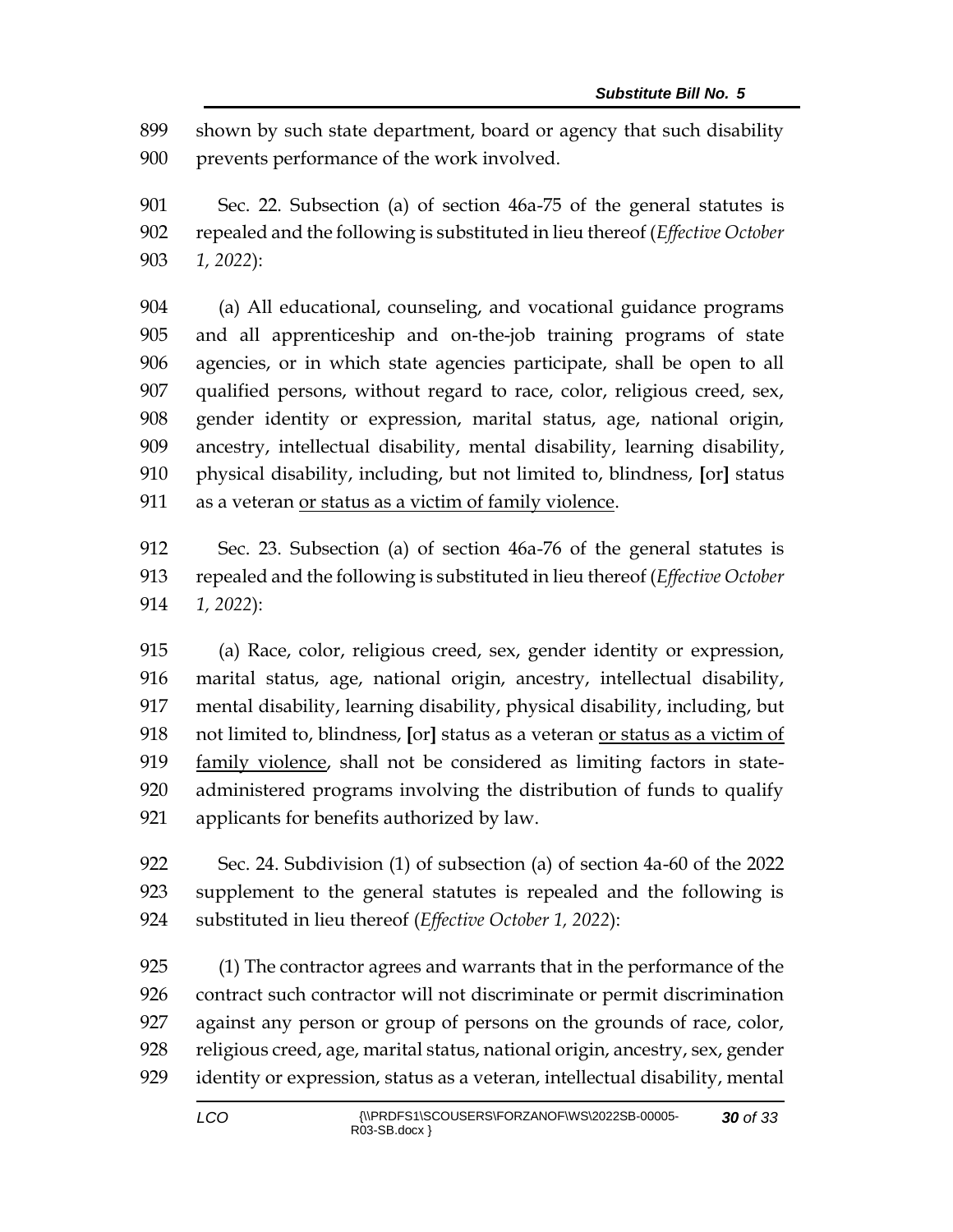disability or physical disability, including, but not limited to, blindness, unless it is shown by such contractor that such disability prevents performance of the work involved, in any manner prohibited by the laws of the United States or of the state of Connecticut; and the contractor further agrees to take affirmative action to ensure that applicants with job-related qualifications are employed and that employees are treated when employed without regard to their race, color, religious creed, age, marital status, national origin, ancestry, sex, gender identity or expression, status as a veteran, status as a victim of family violence, intellectual disability, mental disability or physical disability, including, but not limited to, blindness, unless it is shown by such contractor that such disability prevents performance of the work involved;

 Sec. 25. Subsection (c) of section 10a-55x of the 2022 supplement to the general statutes is repealed and the following is substituted in lieu thereof (*Effective October 1, 2022*):

 (c) Each institution of higher education shall ensure that every member of the campus mental health coalition is educated about the (1) mental health services and programs offered at each campus by such institution, (2) role and function of the campus mental health coalition at such institution, and (3) protocols and techniques to respond to student mental illness that have been developed with consideration given to the students' race, cultural background, sexual orientation, gender identity, religion, socio-economic status or status as a veteran, status as a victim of family violence or service member of the armed forces of the United States.

 Sec. 26. (*Effective July 1, 2022*) The sum of one million four hundred forty thousand dollars is appropriated to the Department of Social Services from the General Fund, for the fiscal year ending June 30, 2023, for domestic violence child and family advocates at domestic violence agencies, as defined in section 52-146k of the general statutes.

Sec. 27. (*Effective July 1, 2022*) The sum of one million four hundred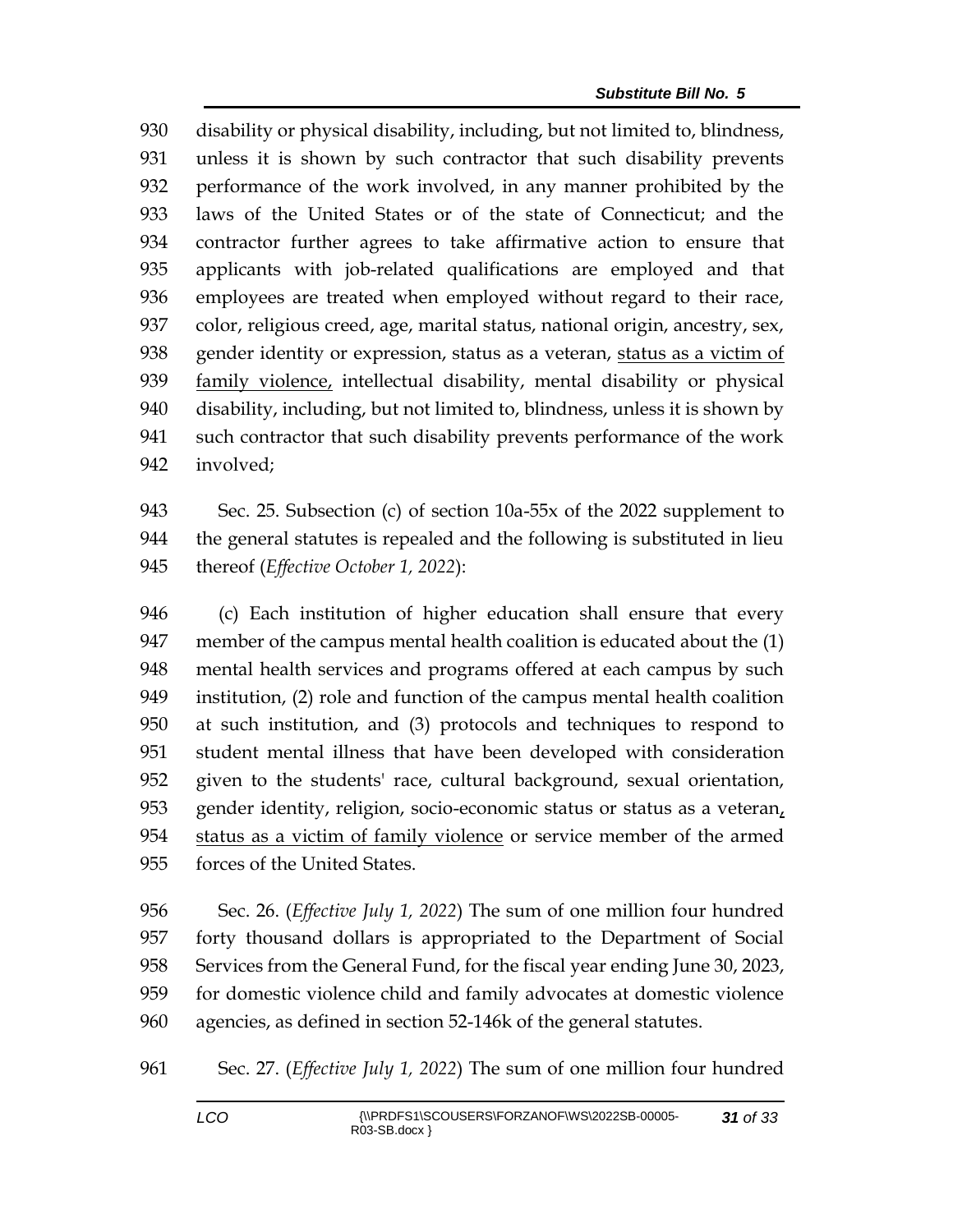forty thousand dollars appropriated in section 26 of this act to the Department of Social Services, for the fiscal year ending June 30, 2023, shall be made available for domestic violence child and family advocates at domestic violence agencies, as defined in section 52-146k of the general statutes, whose purpose shall be to provide trauma- informed services to children and families experiencing domestic violence. For purposes of this section, "trauma-informed services" means services directed by a thorough understanding of the neurological, biological, psychological and social effects of trauma and violence on a person.

| This act shall take effect as follows and shall amend the following |                 |                 |  |  |  |  |
|---------------------------------------------------------------------|-----------------|-----------------|--|--|--|--|
| sections:                                                           |                 |                 |  |  |  |  |
|                                                                     |                 |                 |  |  |  |  |
| Section 1                                                           | October 1, 2022 | New section     |  |  |  |  |
| Sec. 2                                                              | October 1, 2022 | New section     |  |  |  |  |
| Sec. 3                                                              | October 1, 2022 | New section     |  |  |  |  |
| Sec. 4                                                              | October 1, 2022 | New section     |  |  |  |  |
| Sec. 5                                                              | from passage    | New section     |  |  |  |  |
| Sec. 6                                                              | July 1, 2022    | New section     |  |  |  |  |
| Sec. 7                                                              | October 1, 2022 | $46a-51(10)$    |  |  |  |  |
| Sec. 8                                                              | October 1, 2022 | 46a-54          |  |  |  |  |
| Sec. 9                                                              | October 1, 2022 | $46a-56(a)$     |  |  |  |  |
| Sec. 10                                                             | October 1, 2022 | 46a-60          |  |  |  |  |
| Sec. 11                                                             | October 1, 2022 | $10a-55c(c)$    |  |  |  |  |
| Sec. 12                                                             | October 1, 2022 | $31-40y(a)(5)$  |  |  |  |  |
| Sec. 13                                                             | October 1, 2022 | 46a-58          |  |  |  |  |
| Sec. 14                                                             | October 1, 2022 | $46a-59(a)$     |  |  |  |  |
| Sec. 15                                                             | October 1, 2022 | $46a-64(a)$     |  |  |  |  |
| Sec. 16                                                             | October 1, 2022 | $46a-64c(a)(1)$ |  |  |  |  |
| Sec. 17                                                             | October 1, 2022 | $46a-66(a)$     |  |  |  |  |
| Sec. 18                                                             | October 1, 2022 | $46a-70(a)$     |  |  |  |  |
| Sec. 19                                                             | October 1, 2022 | $46a-71(a)$     |  |  |  |  |
| Sec. 20                                                             | October 1, 2022 | $46a-72(b)$     |  |  |  |  |
| Sec. 21                                                             | October 1, 2022 | $46a-73(a)$     |  |  |  |  |
| Sec. 22                                                             | October 1, 2022 | $46a-75(a)$     |  |  |  |  |
| Sec. 23                                                             | October 1, 2022 | $46a-76(a)$     |  |  |  |  |
| Sec. 24                                                             | October 1, 2022 | $4a-60(a)(1)$   |  |  |  |  |
| Sec. 25                                                             | October 1, 2022 | $10a-55x(c)$    |  |  |  |  |